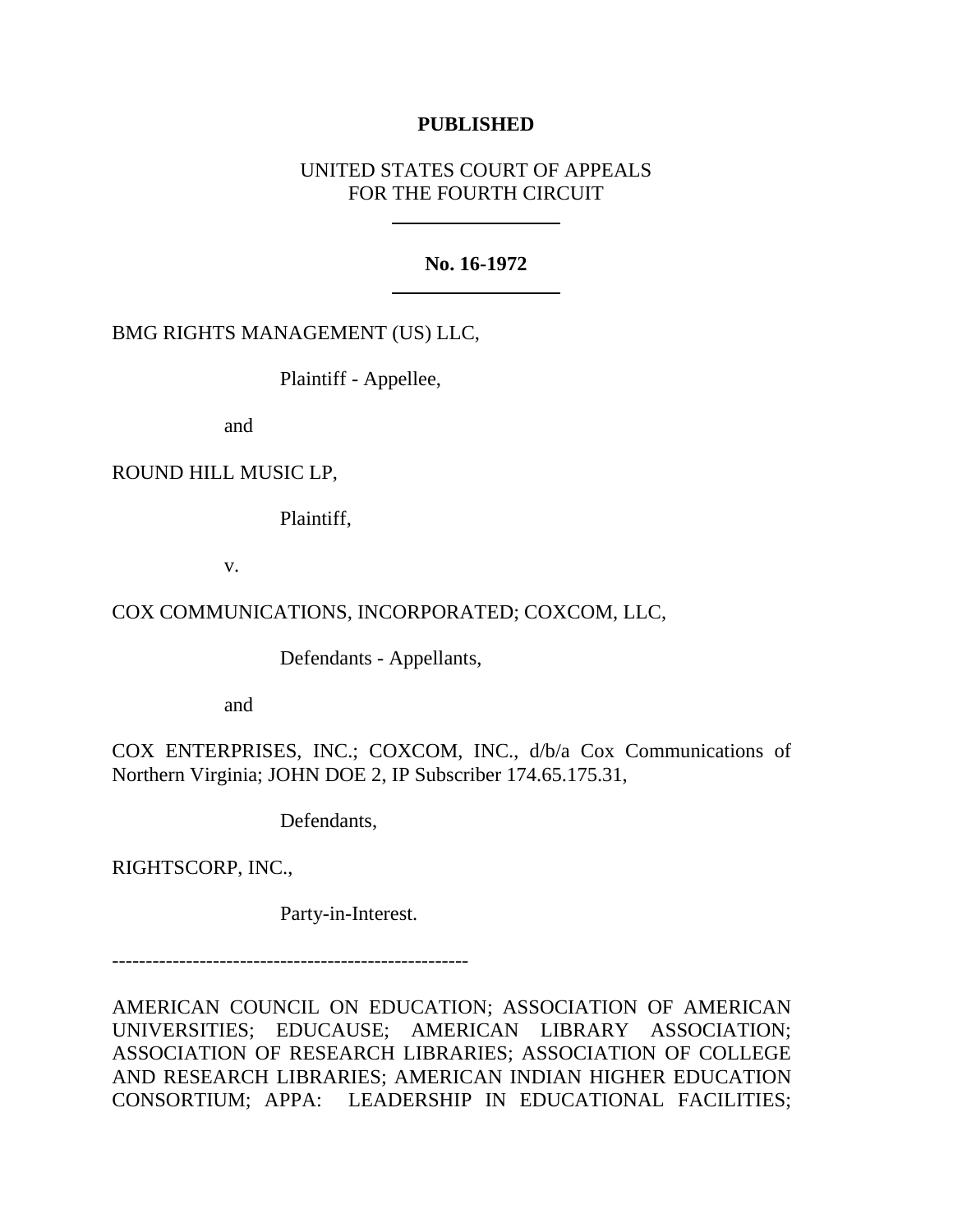NATIONAL ASSOCIATION OF COLLEGE AND UNIVERSITY BUSINESS OFFICERS; THURGOOD MARSHALL COLLEGE FUND; ASSOCIATION OF CATHOLIC COLLEGES AND UNIVERSITIES; NATIONAL ASSOCIATION OF INDEPENDENT COLLEGES AND UNIVERSITIES; PUBLIC KNOWLEDGE; ELECTRONIC FRONTIER FOUNDATION; CENTER FOR DEMOCRACY & TECHNOLOGY,

Amici Curiae,

and

CONSUMER TECHNOLOGY ASSOCIATION; COMPUTER & COMMUNICATIONS INDUSTRY ASSOCIATION; UNITED STATES TELECOM ASSOCIATION; AMERICAN CABLE ASSOCIATION; INTERNET COMMERCE COALITION,

Amici Supporting Appellant,

RECORDING INDUSTRY ASSOCIATION OF AMERICA, INC.; THE COPYRIGHT ALLIANCE; NATIONAL MUSIC PUBLISHERS' ASSOCIATION; NASHVILLE SONGWRITERS ASSOCIATION INTERNATIONAL; MOTION PICTURE ASSOCIATION OF AMERICA, INC.,

Amici Supporting Appellee.

# **No. 17-1352**

BMG RIGHTS MANAGEMENT (US) LLC,

Plaintiff - Appellant,

and

ROUND HILL MUSIC LP,

Plaintiff,

v.

# COX COMMUNICATIONS, INCORPORATED; COXCOM, LLC,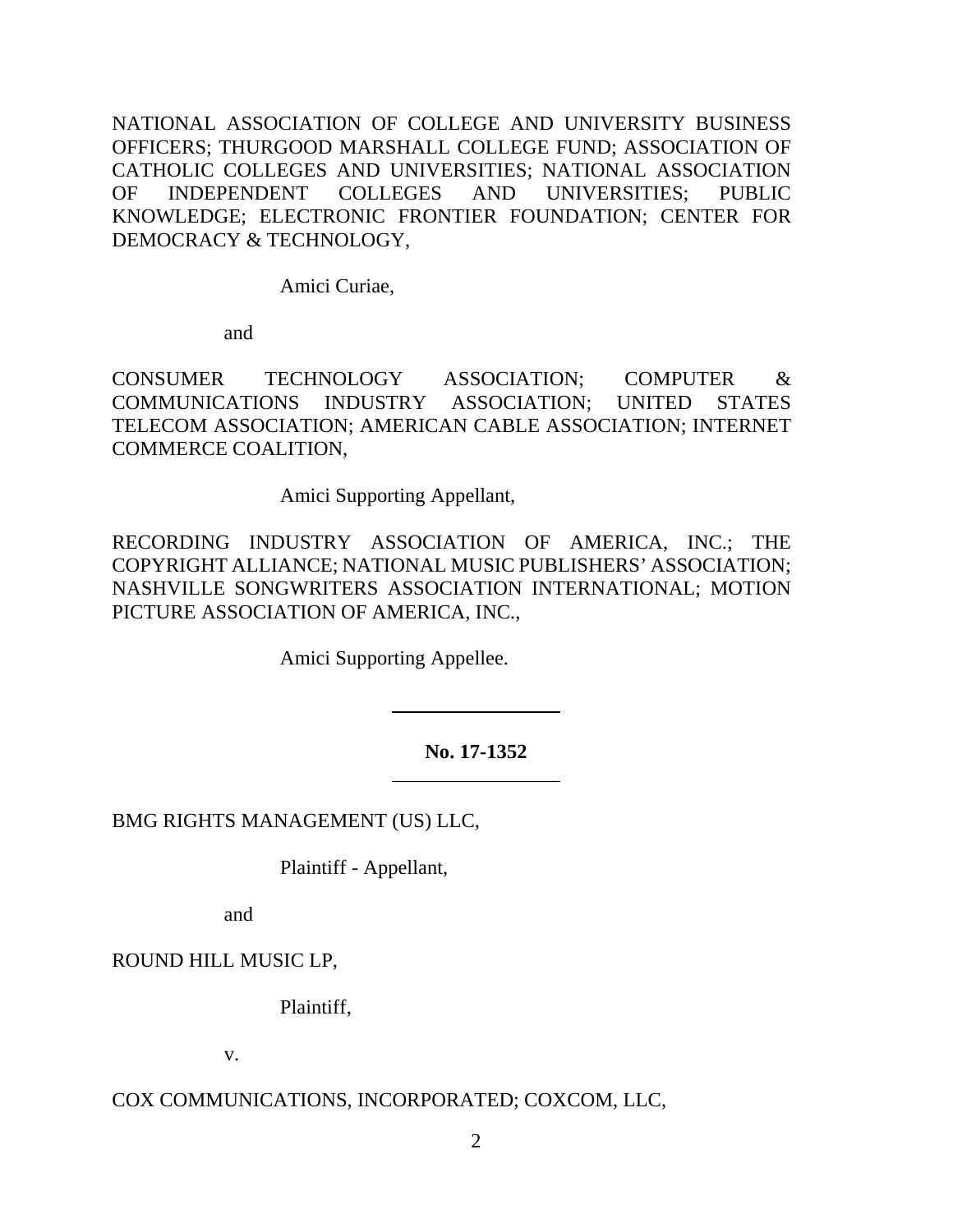Defendants - Appellees,

and

COX ENTERPRISES, INCORPORATED; COXCOM, INC., d/b/a Cox Communications of Northern Virginia; JOHN DOE, IP Subscriber 174.65.175.31,

Defendants,

RIGHTSCORP, INC.,

Party-in-Interest.

# **No. 17-1353**

BMG RIGHTS MANAGEMENT (US) LLC; ROUND HILL MUSIC LP,

Plaintiffs - Appellees,

v.

COX COMMUNICATIONS, INCORPORATED; COXCOM, LLC,

Defendants - Appellants,

and

COX ENTERPRISES, INCORPORATED; COXCOM, INC., d/b/a Cox Communications of Northern Virginia; JOHN DOE, IP Subscriber 174.65.175.31,

Defendants,

RIGHTSCORP, INC.,

Party-in-Interest.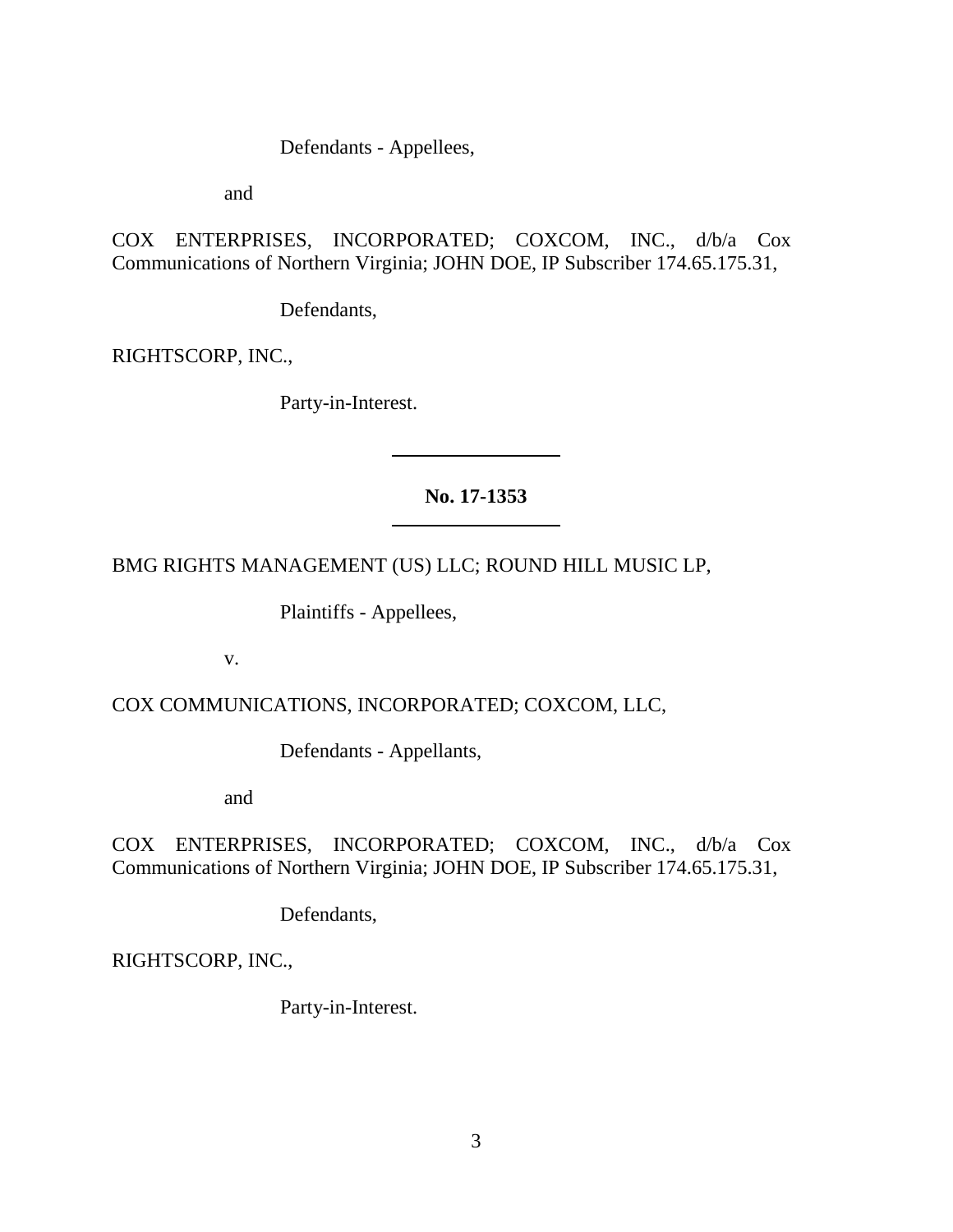Appeals from the United States District Court for the Eastern District of Virginia, at Alexandria. Liam O'Grady, District Judge. (1:14-cv-01611-LO-JFA)

Argued: October 25, 2017 Decided: February 1, 2018

Before MOTZ and WYNN, Circuit Judges, and SHEDD, Senior Circuit Judge.

Affirmed in part, reversed in part, vacated in part, and remanded by published opinion. Judge Motz wrote the opinion, in which Judge Wynn and Senior Judge Shedd joined.

**ARGUED:** Michael S. Elkin, WINSTON & STRAWN LLP, New York, New York, for Appellants/Cross-Appellees. Michael J. Allan, STEPTOE & JOHNSON LLP, Washington, D.C., for Appellee/Cross-Appellant. **ON BRIEF:** Thomas P. Lane, New York, New York, Jennifer A. Golinveaux, Thomas J. Kearney, San Francisco, California, Steffen N. Johnson, Christopher E. Mills, WINSTON & STRAWN LLP, Washington, D.C.; Craig C. Reilly, Alexandria, Virginia, for Appellants/Cross-Appellees. William G. Pecau, John M. Caracappa, Jeffrey M. Theodore, STEPTOE & JOHNSON LLP, Washington, D.C.; Walter D. Kelly, Jr., HAUSFELD, LLP, Washington, D.C., for Appellee/Cross-Appellant. Seth D. Greenstein, CONSTANTINE CANNON LLP, Washington, D.C., for Amici Consumer Technology Association and Computer & Communications Industry Association. Jonathan Band, JONATHAN BAND PLLC, Washington, D.C., for Amici American Council on Education, Association of American Universities, Educause, American Library Association, Association of Research Libraries, Association of College and Research Libraries, American Indian Higher Education Consortium, APPA: Leadership in Educational Facilities, National Association of College and University Business Officers, Thurgood Marshall College Fund, Association of Catholic Colleges and Universities, and National Association of Independent Colleges and Universities. David E. Weslow, Brett A. Shumate, Ari S. Meltzer, WILEY REIN LLP, Washington, D.C., for Amicus United States Telecom Association. Ross J. Lieberman, AMERICAN CABLE ASSOCIATION, Washington, D.C.; John D. Seiver, Ronald G. London, William W. Hellmuth, DAVIS WRIGHT TREMAINE LLP, Washington, D.C., for Amicus American Cable Association. Andrew L. Deutsch, DLA PIPER LLP, New York, New York, for Amicus Internet Commerce Coalition. Mitchell L. Stoltz, ELECTRONIC FRONTIER FOUNDATION, San Francisco, California; Charles Duan, PUBLIC KNOWLEDGE, Washington, D.C., for Amici Public Knowledge, Electronic Frontier Foundation, and Center for Democracy & Technology. George M. Borkowski, RECORDING INDUSTRY ASSOCIATION OF AMERICA, INC., Washington, D.C.;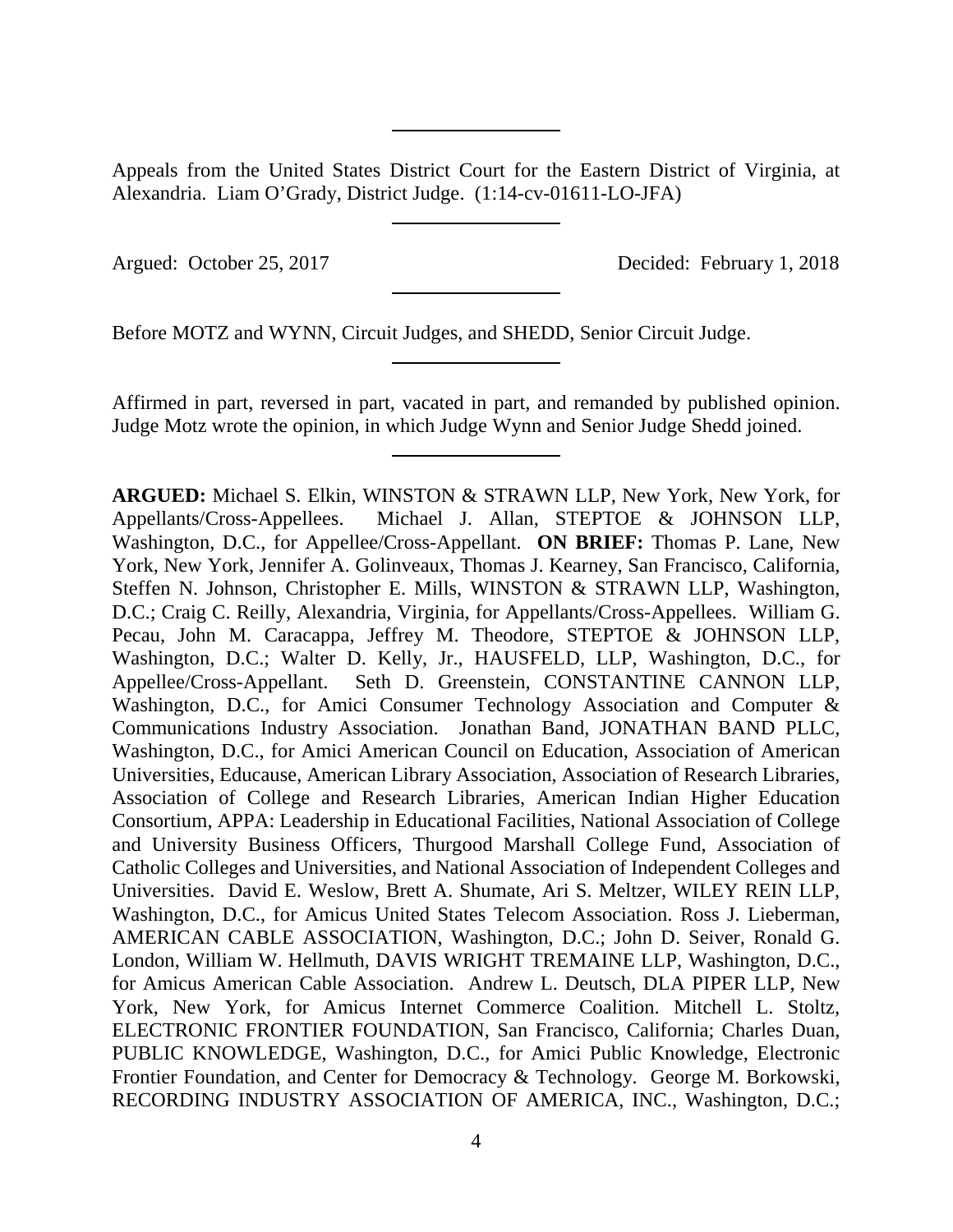Kannon K. Shanmugam, Thomas G. Hentoff, Connor S. Sullivan, WILLIAMS & CONNOLLY LLP, Washington, D.C., for Amicus Recording Industry Association of America, Inc. Linda M. Burrow, Eric S. Pettit, Albert Giang, Alison Mackenzie, CALDWELL LESLIE & PROCTOR, PC, Los Angeles, California, for Amicus The Copyright Alliance. Erich C. Carey, Vice President & Senior Counsel, Litigation, NATIONAL MUSIC PUBLISHERS' ASSOCIATION, Washington, D.C., for Amicus National Music Publishers' Association. Jacqueline C. Charlesworth, New York, New York, for Amici National Music Publishers' Association and Nashville Songwriters Association International. R. Reeves Anderson, Denver, Colorado, Elisabeth S. Theodore, Washington, D.C., John C. Ulin, ARNOLD & PORTER KAYE SCHOLER LLP, Los Angeles, California, for Amicus Motion Picture Association of America, Inc.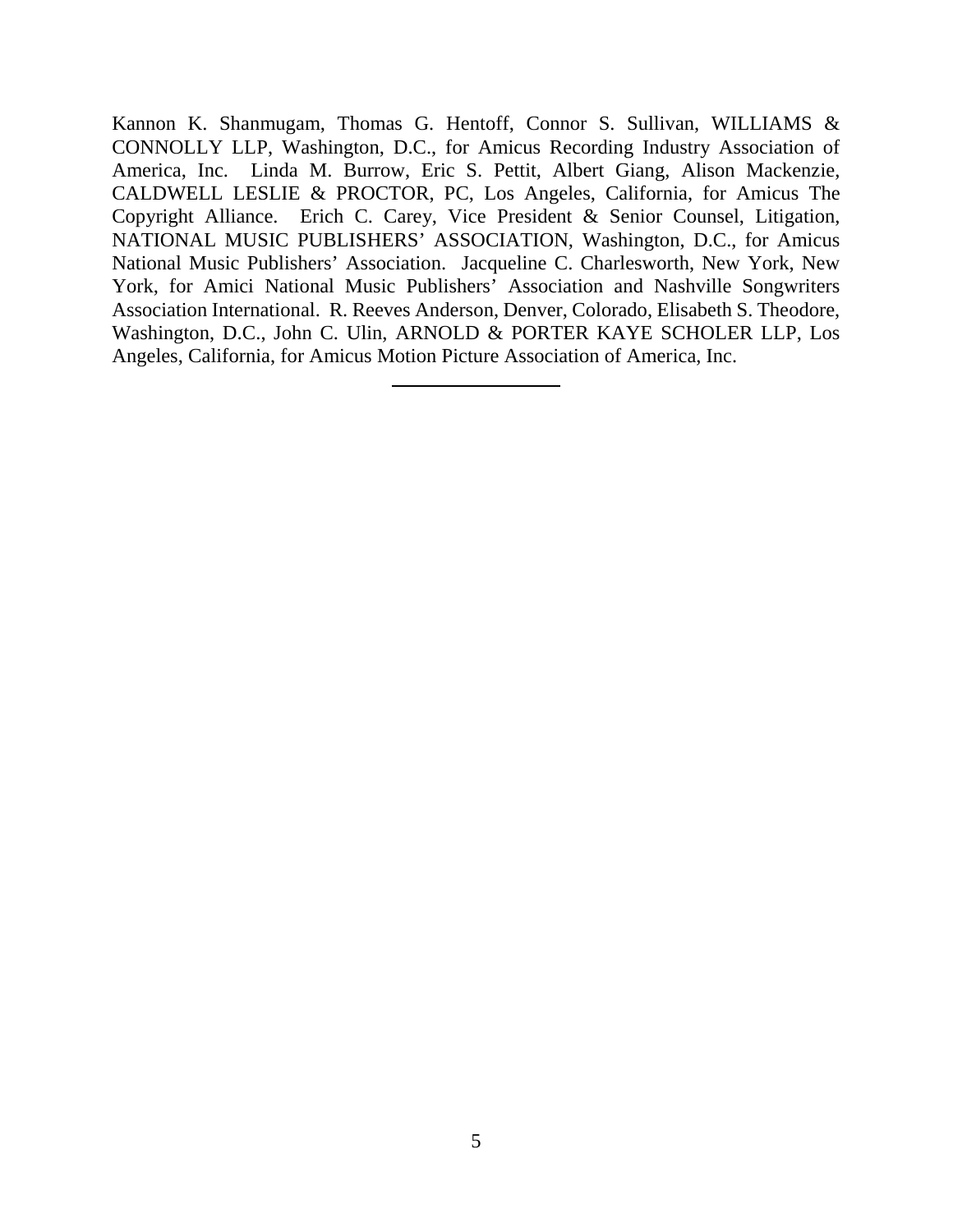### DIANA GRIBBON MOTZ, Circuit Judge:

BMG Rights Management (US) LLC ("BMG"), which owns copyrights in musical compositions, filed this suit alleging copyright infringement against Cox Communications, Inc. and CoxCom, LLC (collectively, "Cox"), providers of high-speed Internet access. BMG seeks to hold Cox contributorily liable for infringement of BMG's copyrights by subscribers to Cox's Internet service. Following extensive discovery, the district court held that Cox had not produced evidence that it had implemented a policy entitling it to a statutory safe harbor defense and so granted summary judgment on that issue to BMG. After a two-week trial, a jury found Cox liable for willful contributory infringement and awarded BMG \$25 million in statutory damages. Cox appeals, asserting that the district court erred in denying it the safe harbor defense and incorrectly instructed the jury. We hold that Cox is not entitled to the safe harbor defense and affirm the district court's denial of it, but we reverse in part, vacate in part, and remand for a new trial because of certain errors in the jury instructions.

# I.

#### A.

Cox is a conduit Internet service provider ("ISP"), providing approximately 4.5 million subscribers with high-speed Internet access for a monthly fee. Some of Cox's subscribers shared and received copyrighted files, including music files, using a technology known as BitTorrent. BitTorrent is not a software program, but rather describes a protocol — a set of rules governing the communication between computers — that allows individual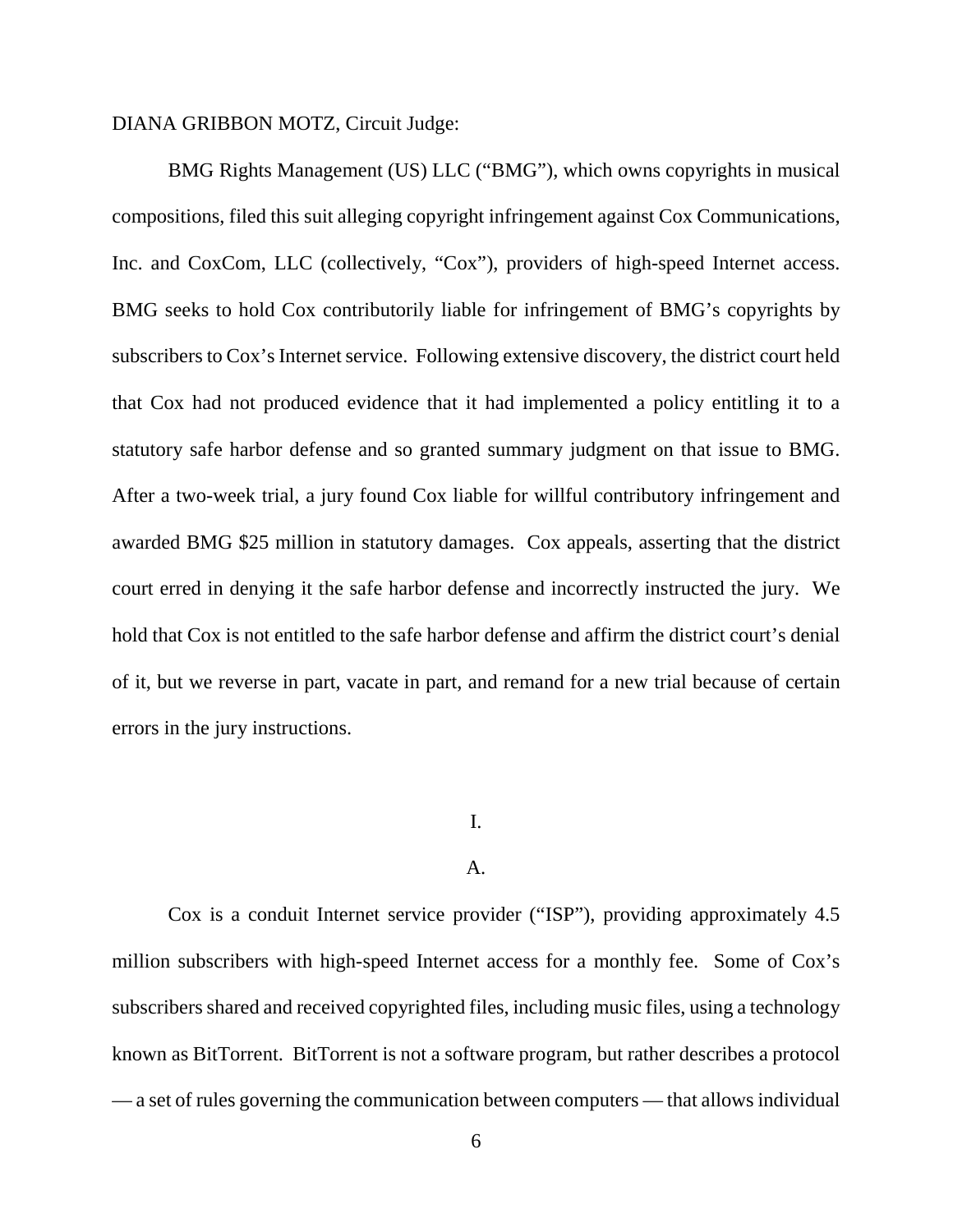computers on the Internet to transfer files directly to other computers. This method of file sharing is commonly known as "peer-to-peer" file sharing, and contrasts with the traditional method of downloading a file from a central server using a Web browser.

Although peer-to-peer file sharing is not new, what makes BitTorrent unique is that it allows a user to download a file from multiple peers at the same time — even peers who only have a piece of the file, rather than the complete file. In other words, as soon as a user has downloaded a piece of the file, he or she can begin sharing that piece with others (while continuing to download the rest of the file). This innovation makes sharing via BitTorrent particularly fast and efficient. Although BitTorrent can be used to share any type of digital file, many use it to share copyrighted music and video files without authorization.

As a conduit ISP, Cox only provides Internet access to its subscribers. Cox does not create or sell software that operates using the BitTorrent protocol, store copyrightinfringing material on its own computer servers, or control what its subscribers store on their personal computers.

Cox's agreement with its subscribers reserves the right to suspend or terminate subscribers who use Cox's service "to post, copy, transmit, or disseminate any content that infringes the patents, copyrights . . . or proprietary rights of any party." To enforce that agreement and protect itself from liability, however, Cox created only a very limited automated system to process notifications of alleged infringement received from copyright owners. Cox's automated system rests on a thirteen-strike policy that determines the action to be taken based on how many notices Cox has previously received regarding infringement by a particular subscriber. The first notice alleging a subscriber's infringement produces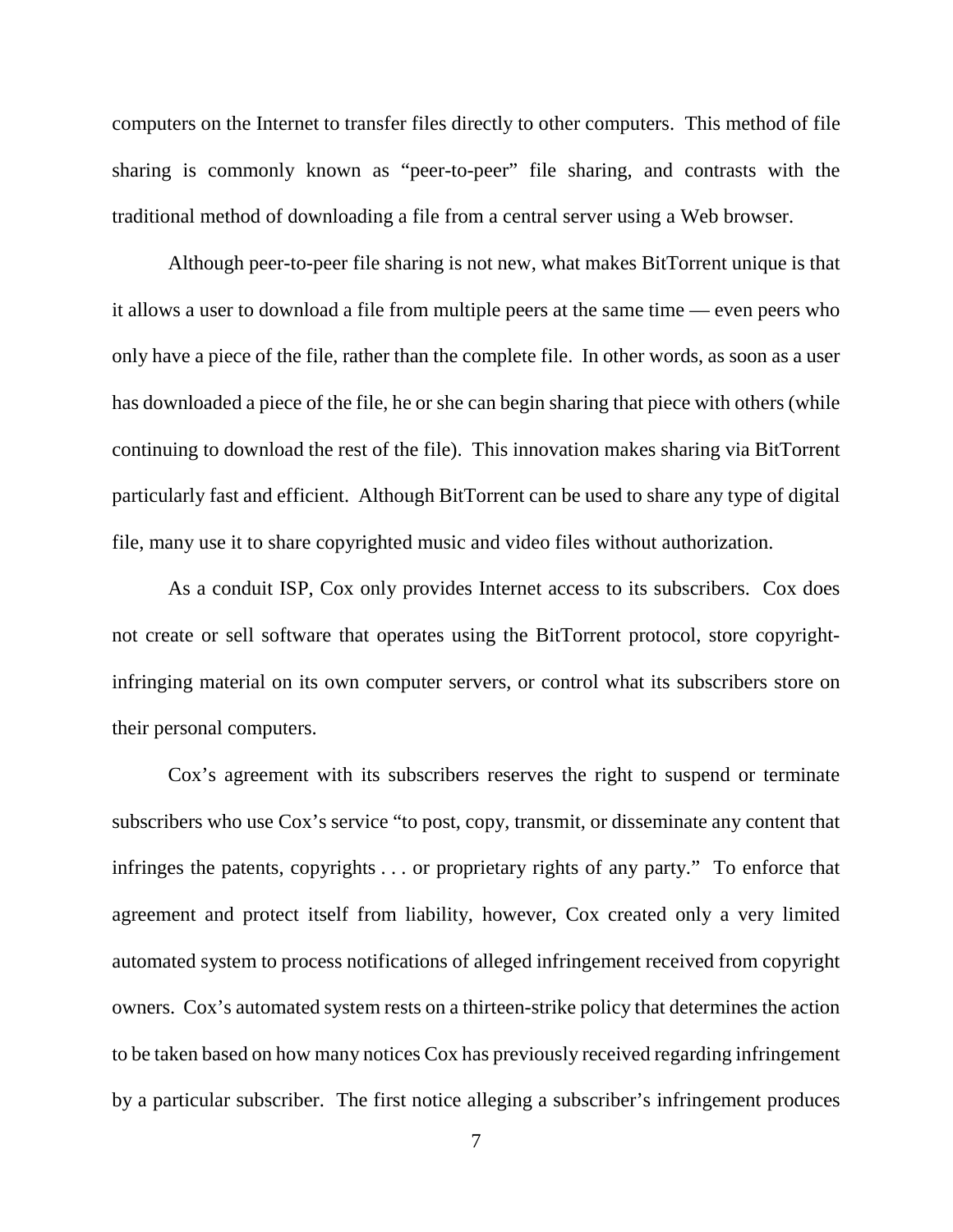no action from Cox. The second through seventh notices result in warning emails from Cox to the subscriber. After the eighth and ninth notices, Cox limits the subscriber's Internet access to a single webpage that contains a warning, but the subscriber can reactivate complete service by clicking an acknowledgement. After the tenth and eleventh notices, Cox suspends services, requiring the subscriber to call a technician, who, after explaining the reason for suspension and advising removal of infringing content, reactivates service. After the twelfth notice, the subscriber is suspended and directed to a specialized technician, who, after another warning to cease infringing conduct, reactivates service. After the thirteenth notice, the subscriber is again suspended, and, for the first time, considered for termination. Cox never automatically terminates a subscriber.

The effectiveness of Cox's thirteen-strike policy as a deterrent to copyright infringement has several additional limitations. Cox restricts the number of notices it will process from any copyright holder or agent in one day; any notice received after this limit has been met does not count in Cox's graduated response escalation. Cox also counts only one notice per subscriber per day. And Cox resets a subscriber's thirteen-strike counter every six months.

BMG, a music publishing company, owns copyrights in musical compositions. To protect this copyrighted material, BMG hired Rightscorp, Inc., which monitors BitTorrent activity to determine when infringers share its clients' copyrighted works. When Rightscorp identifies such sharing, it emails an infringement notice to the alleged infringer's ISP (here, Cox). The notice contains the name of the copyright owner (here, BMG), the title of the copyrighted work, the alleged infringer's IP address, a time stamp,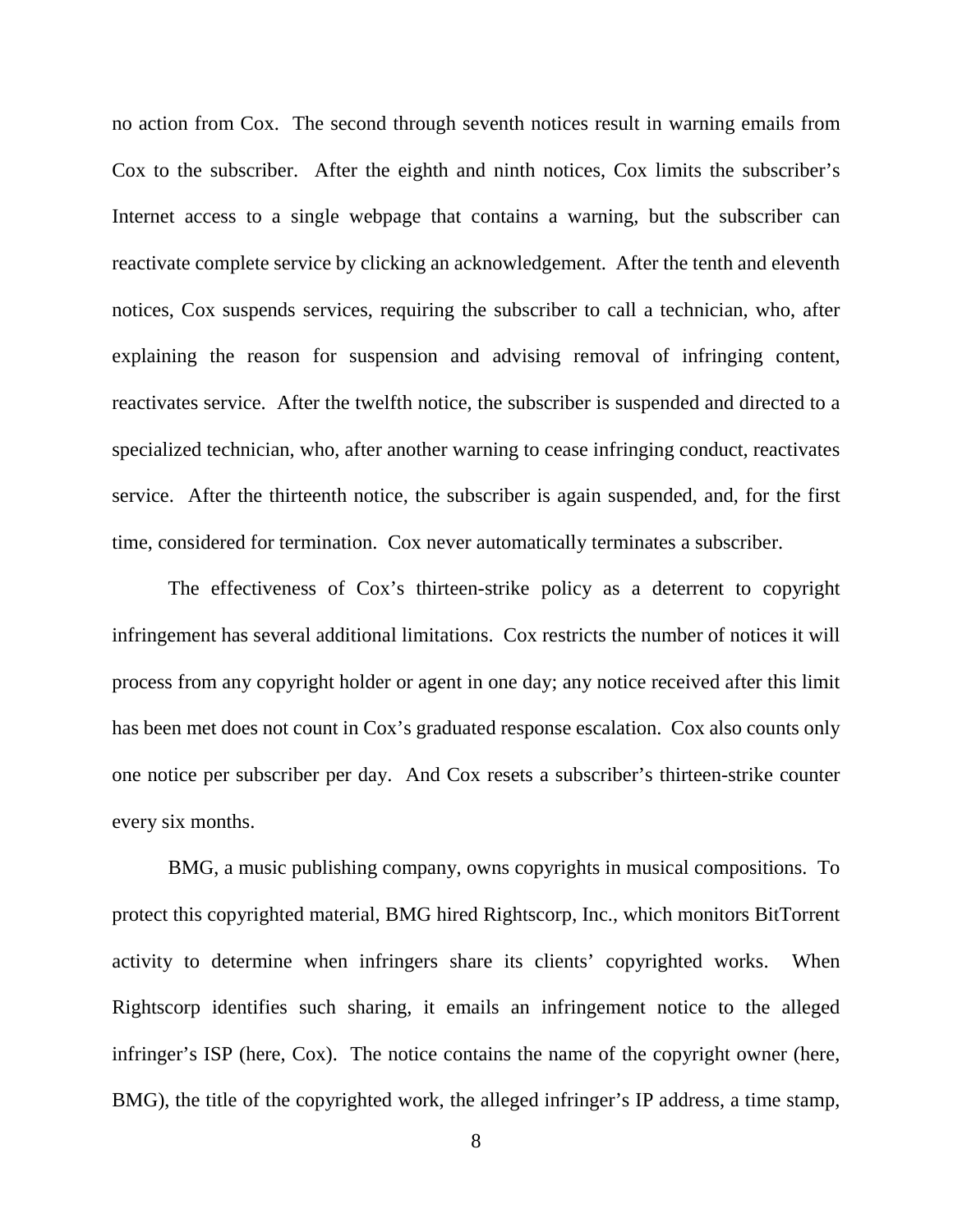and a statement under penalty of perjury that Rightscorp is an authorized agent and the notice is accurate.

Rightscorp also asks the ISP to forward the notice to the allegedly infringing subscriber, since only the ISP can match the IP address to the subscriber's identity. For that purpose, the notice contains a settlement offer, allowing the alleged infringer to pay twenty or thirty dollars for a release from liability for the instance of infringement alleged in the notice. Cox has determined to refuse to forward or process notices that contain such settlement language. When Cox began receiving Rightscorp notices in the spring of 2011 (before Rightscorp had signed BMG as a client), Cox notified Rightscorp that it would process the notices only if Rightscorp removed the settlement language. Rightscorp did not do so. Cox never considered removing the settlement language itself or using other means to inform its subscribers of the allegedly infringing activity observed by Rightscorp.

Rightscorp continued to send Cox large numbers of settlement notices. In the fall of 2011, Cox decided to "blacklist" Rightscorp, meaning Cox would delete notices received from Rightscorp without acting on them or even viewing them. BMG hired Rightscorp in December 2011 — *after* Cox blacklisted Rightscorp. Thus, Cox did not ever view a single one of the millions of notices that Rightscorp sent to Cox on BMG's behalf.

B.

On November 26, 2014, BMG initiated this action against Cox. BMG alleged that Cox was vicariously and contributorily liable for acts of copyright infringement by its subscribers.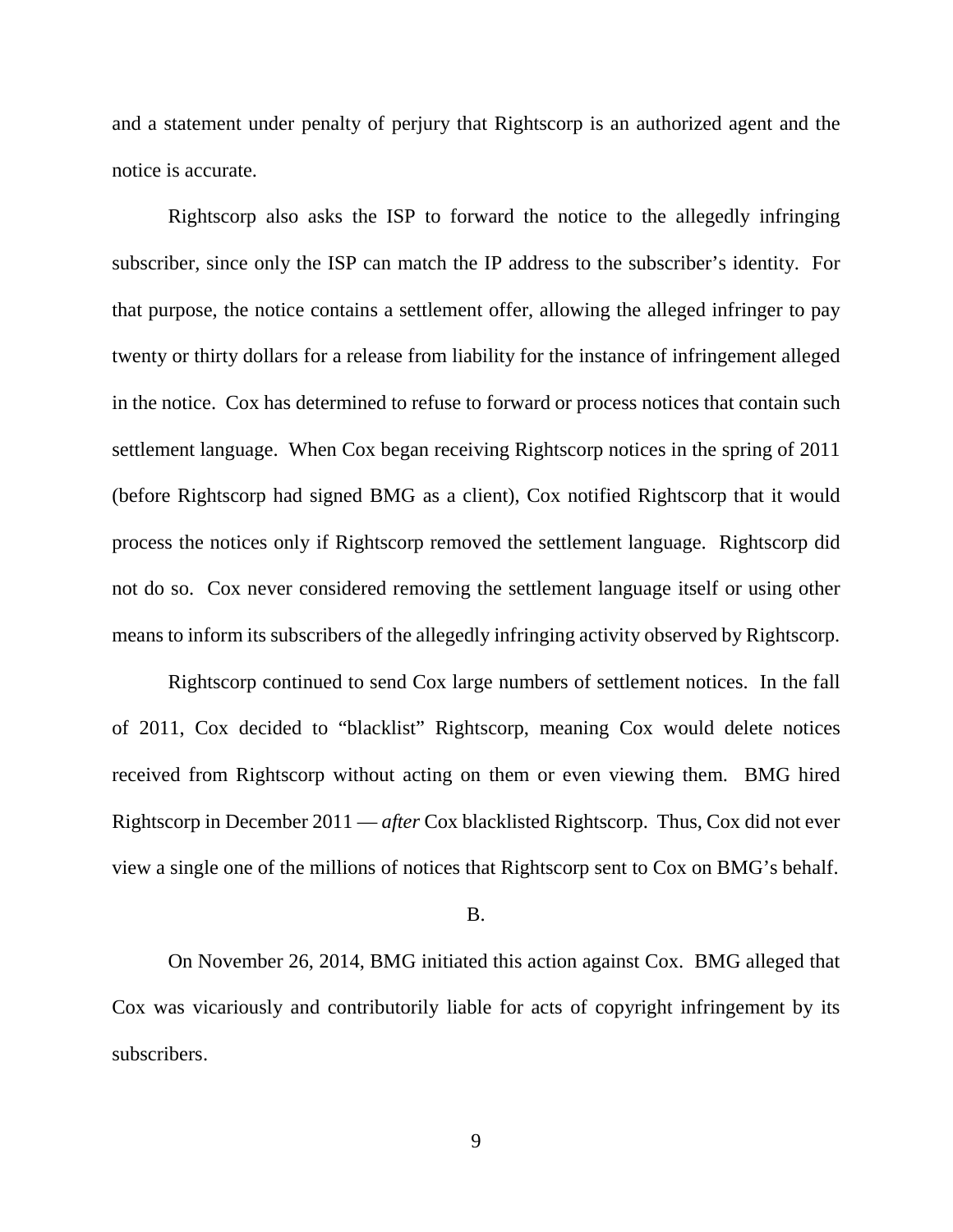At the conclusion of discovery, the parties filed multi-issue cross-motions for summary judgment, which the district court resolved in a careful written opinion. Among these issues, BMG asserted that Cox had not established a policy entitling it to the safe harbor defense contained in the Digital Millennium Copyright Act ("DMCA"), 17 U.S.C. § 512(a). To qualify for that safe harbor, an ISP, like Cox, must have "adopted and reasonably implemented . . . a policy that provides for the termination in appropriate circumstances of subscribers  $\dots$  who are repeat infringers." *Id.* § 512(i)(1)(A). The district court agreed with BMG and held that no reasonable jury could find that Cox implemented a policy that entitled it to that DMCA safe harbor. The court explained that BMG had offered evidence that "Cox knew accounts were being used repeatedly for infringing activity yet failed to terminate" those accounts and that Cox did "not come forward with any evidence" to the contrary. Accordingly, the court granted summary judgment to BMG on Cox's safe harbor defense.

The case proceeded to a jury trial that involved the testimony of more than a dozen witnesses and admission of numerous documents. At the conclusion of the trial, the district court instructed the jury that to prove contributory infringement, BMG had to show "direct infringement of BMG's copyrighted works" by Cox subscribers, that "Cox knew or should have known of such infringing activity," and that "Cox induced, caused, or materially contributed to such infringing activity." The court further instructed the jury that BMG could prove Cox's knowledge of infringing activity by showing willful blindness, if Cox "was aware of a high probability that Cox users were infringing BMG's copyrights but consciously avoided confirming that fact."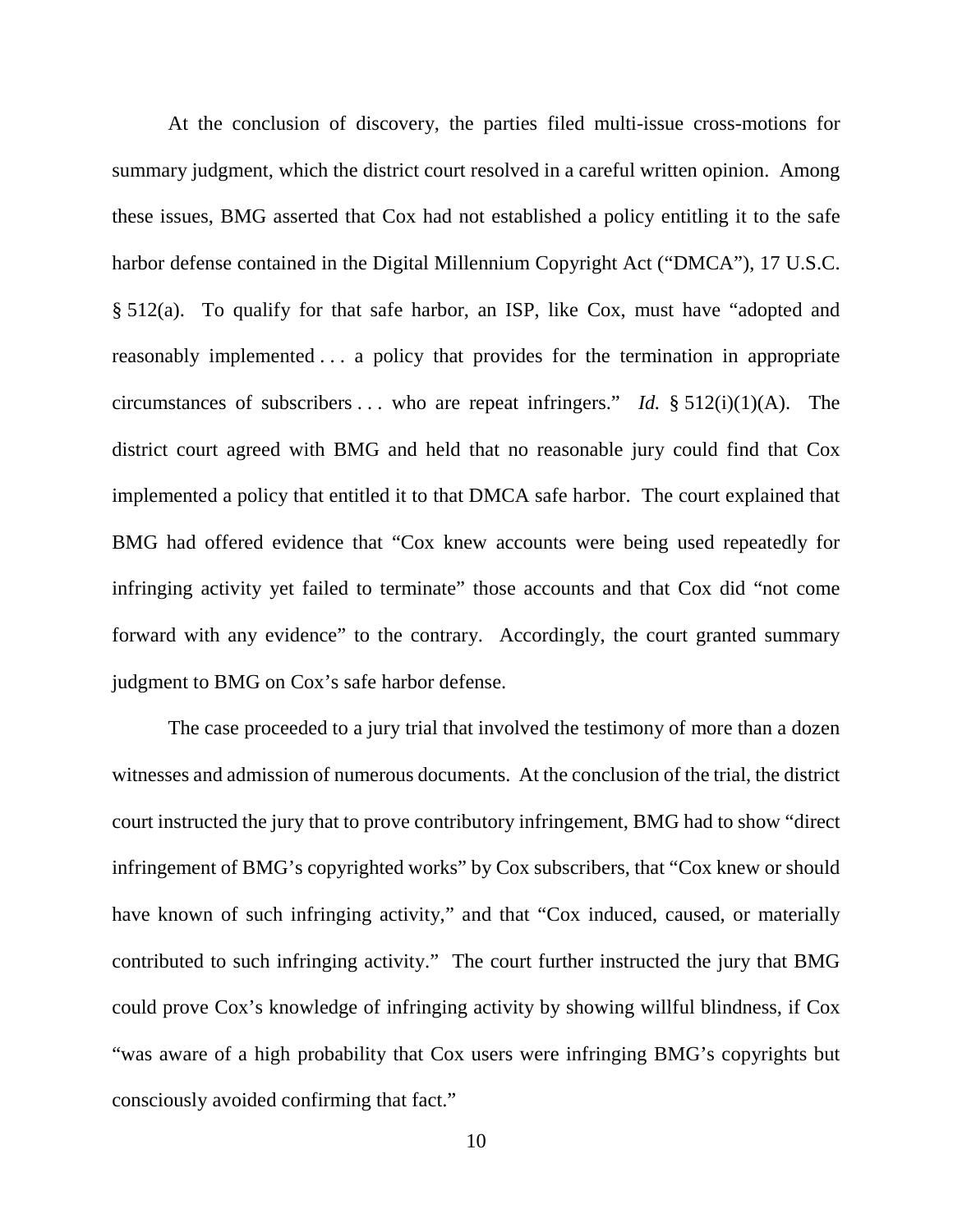The jury found Cox liable for willful contributory infringement and awarded BMG \$25 million in statutory damages. The jury also found that Cox was not liable for vicarious infringement. The district court denied all post-trial motions and entered judgment in accordance with the verdict. Cox appeals, arguing that BMG should not have been granted summary judgment as to the DMCA safe harbor and that erroneous jury instructions entitle it to a new trial. [1](#page-10-0)

#### II.

We first address Cox's contention that the district court erred in denying it the § 512(a) DMCA safe harbor defense. We review de novo the grant of summary judgment. *Henry v. Purnell*, 652 F.3d 524, 531 (4th Cir. 2011) (en banc).

### A.

The DMCA provides a series of safe harbors that limit the copyright infringement liability of an ISP and related entities. As a conduit ISP, Cox seeks the benefit of the safe harbor contained in 17 U.S.C. § 512(a). To fall within that safe harbor, Cox must show that it meets the threshold requirement, common to all § 512 safe harbors, that it has "adopted and reasonably implemented . . . a policy that provides for the termination in

<span id="page-10-0"></span><sup>&</sup>lt;sup>1</sup> After trial, both parties moved for fees and costs. The district court awarded BMG over \$8 million in attorney's fees but limited some of the costs recoverable by BMG. The court denied Cox's motion for fees and costs against an earlier plaintiff in the litigation, Round Hill Music LP, against whom Cox prevailed on summary judgment. The parties appeal these orders. Because our holding as to the jury instructions requires us to vacate this award of fees and costs, we do not address the merits of those awards.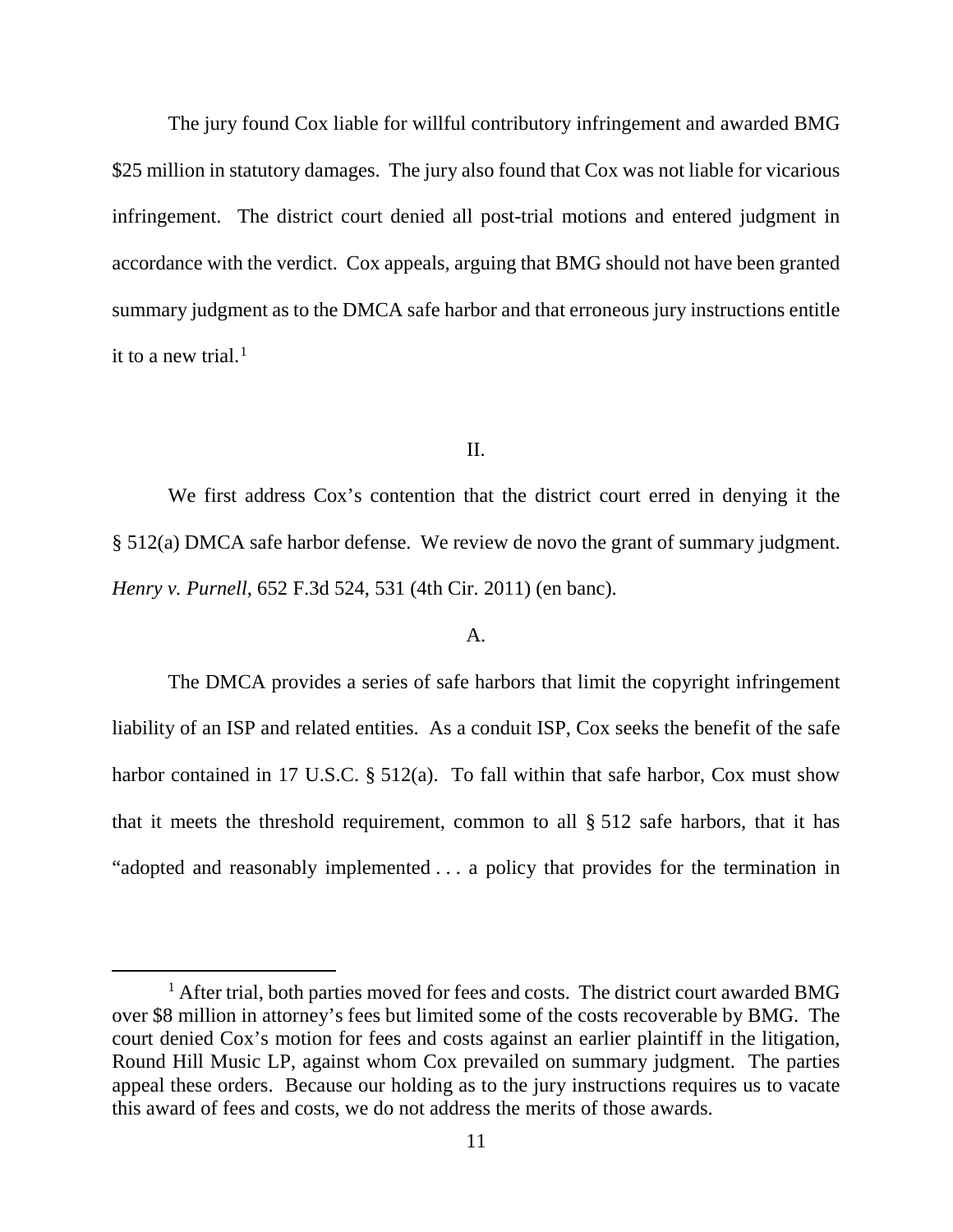appropriate circumstances of subscribers . . . who are repeat infringers." 17 U.S.C.  $§ 512(i)(1)(A).$ 

Cox's principal contention is that "repeat infringers" means *adjudicated* repeat infringers: people who have been held liable by a court for multiple instances of copyright infringement. Cox asserts that it complied with  $\S 512(i)(1)(A)$ 's requirement and is therefore entitled to the § 512(a) DMCA safe harbor because BMG did not show that Cox failed to terminate any adjudicated infringers. BMG responds that Cox's interpretation of "repeat infringers" is contrary to "the DMCA's plain terms." Appellee Br. at 31.

Because the statute does not define the term "repeat infringers," to resolve that question, we turn first to the term's ordinary meaning. *See Sebelius v. Cloer*, 569 U.S. 369, 376 (2013). The ordinary meaning of an infringer is "[s]omeone who interferes with one of the exclusive rights of a . . . copyright" holder — in short, one who infringes a copyright. *Infringer*, Black's Law Dictionary 902 (10th ed. 2014). A repeat infringer, then, is one who infringes a copyright more than once.

Cox contends that because the repeat infringer provision uses the term "infringer" without modifiers such as "alleged" or "claimed" that appear elsewhere in the DMCA, "infringer" must mean "adjudicated infringer." But the DMCA's use of phrases like "alleged infringer" in other portions of the statute indicates only that the term "infringer" alone must mean something different than "alleged infringer," otherwise, the word "alleged" would be superfluous. Using the ordinary meaning of "infringer," however, fully accords with this principle: someone who *actually* infringes a copyright differs from someone who has merely *allegedly* infringed a copyright, because an allegation could be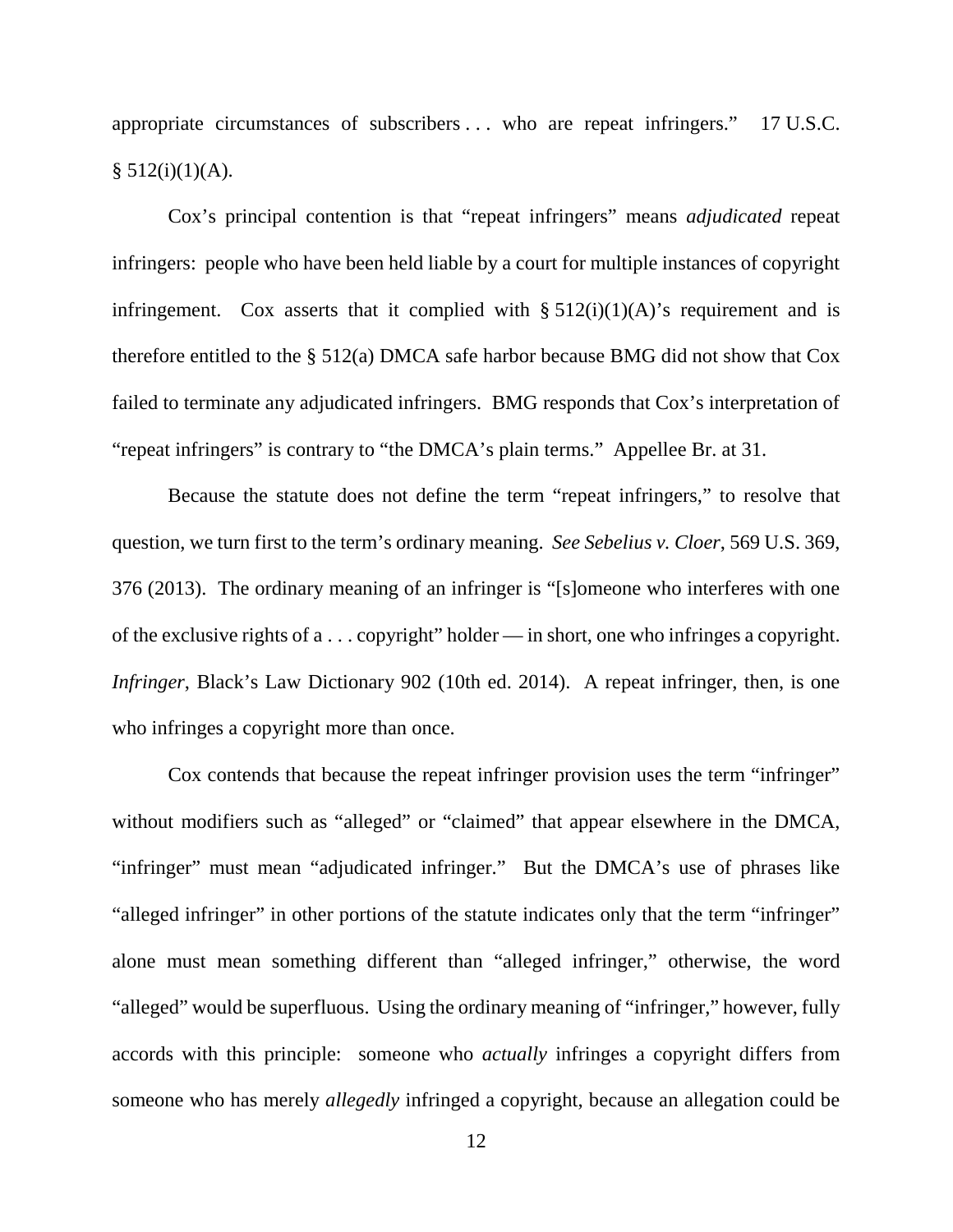false. The need to differentiate the terms "infringer" and "alleged infringer" thus does not mandate Cox's proposed definition.

Moreover, other provisions of the Copyright Act use the term "infringer" (and similar terms) to refer to all who engage in infringing activity, not just the narrow subset of those who have been so adjudicated by a court. For example, § 501(a), which creates a civil cause of action for copyright owners, states that "[a]nyone who violates any of the exclusive rights of the copyright owner" provided for in the statute "is an *infringer* of the copyright or right of the author." 17 U.S.C. § 501(a) (emphasis added).

Similarly, the DMCA itself provides that ISPs who store copyrighted material are generally not liable for removing "material or activity *claimed to be infringing or* based on facts or circumstances from which *infringing activity is apparent*, regardless of whether the material or activity is *ultimately determined to be infringing*." *Id.* § 512(g)(1) (emphases added). This provision expressly distinguishes among three categories of activity: activity merely "claimed to be infringing," actual "infringing activity" (as is apparent from "facts or circumstances"), and activity "ultimately determined to be infringing." The distinction between "infringing activity" and activity "ultimately determined to be infringing" in § 512(g) shelters ISPs from being liable for taking down material that *is* "infringing," even if no court "ultimately determine[s]" that it is infringing — because, for example, the copyright holder simply does not file a lawsuit against the person who uploaded the infringing material. As this provision illustrates, Congress knew how to expressly refer to adjudicated infringement, but did not do so in the repeat infringer provision. *See also id.* § 512(b)(2)(E)(i) (addressing circumstance in which "a court has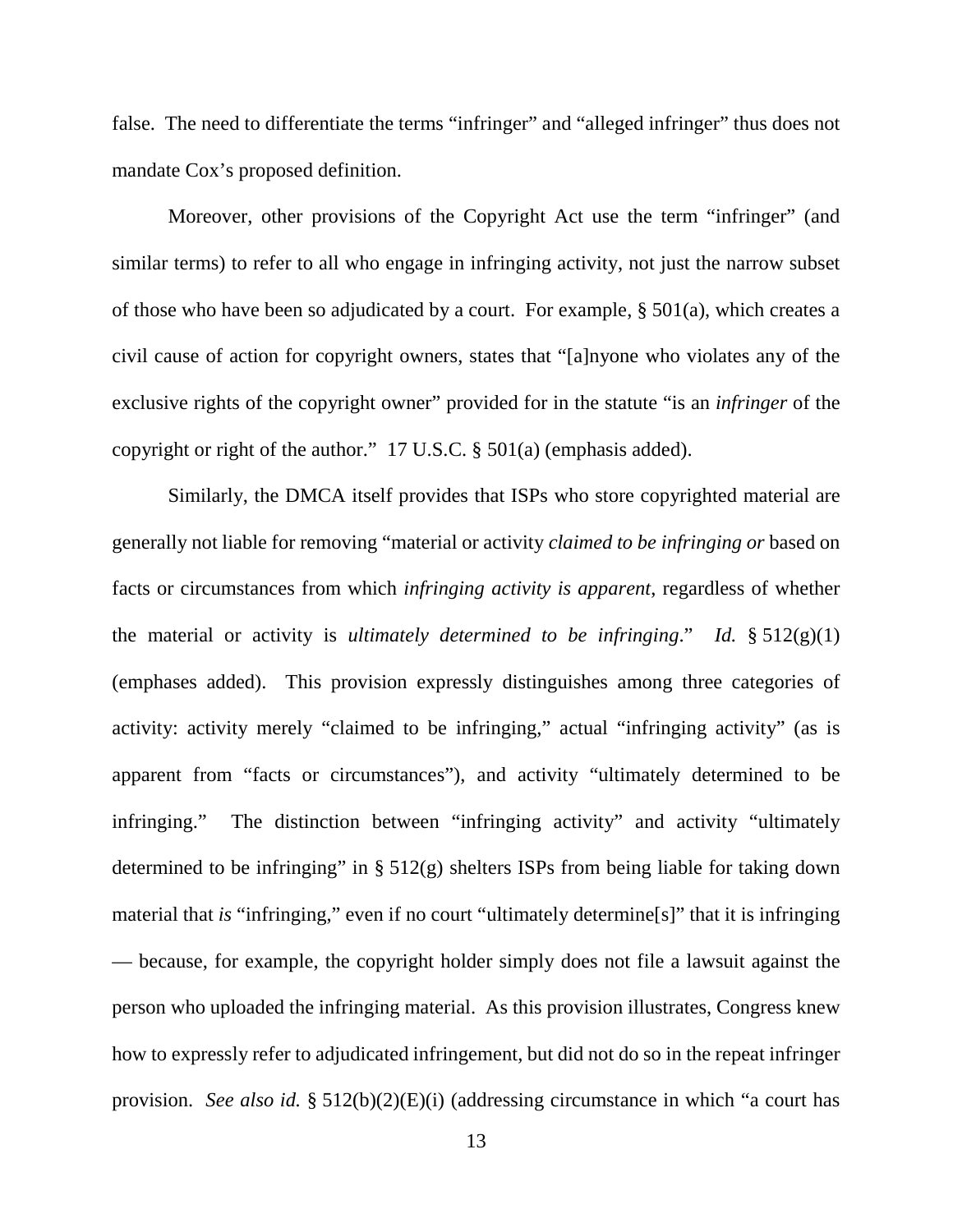ordered that  $\dots$  material be removed"). That suggests the term "infringer" in § 512(i) is not limited to adjudicated infringers.

The legislative history of the repeat infringer provision supports this conclusion. Both the House Commerce and Senate Judiciary Committee Reports explained that "those who repeatedly or flagrantly abuse their access to the Internet through disrespect for the intellectual property rights of others should know that there is a realistic threat of losing that access." H.R. Rep. No. 105-551, pt. 2, at 61 (1998); S. Rep. No. 105-190, at 52 (1998). This passage makes clear that if persons "abuse their access to the Internet through disrespect for the intellectual property rights of others" — that is, if they infringe copyrights — they should face a "realistic threat of losing" their Internet access. The passage does not suggest that they should risk losing Internet access only once they have been sued in court and found liable for multiple instances of infringement. Indeed, the risk of losing one's Internet access would hardly constitute a "realistic threat" capable of deterring infringement if that punishment applied only to those *already* subject to civil penalties and legal fees as adjudicated infringers.

The only circuit to expressly consider the definition of a "repeat infringer" in the DMCA has defined it to mean "someone who interferes with one of the exclusive rights of a copyright" "again or repeatedly." *EMI Christian Music Grp., Inc. v. MP3tunes, LLC*, 844 F.3d 79, 89 (2d Cir. 2016) (alterations, internal quotation marks, and citations omitted); *accord, e.g.*, *Ellison v. Robertson*, 357 F.3d 1072, 1080 (9th Cir. 2004) (finding material dispute of fact as to whether ISP was entitled to invoke safe harbor provision because there was "ample evidence" that ISP did not terminate "repeat infringers," but not suggesting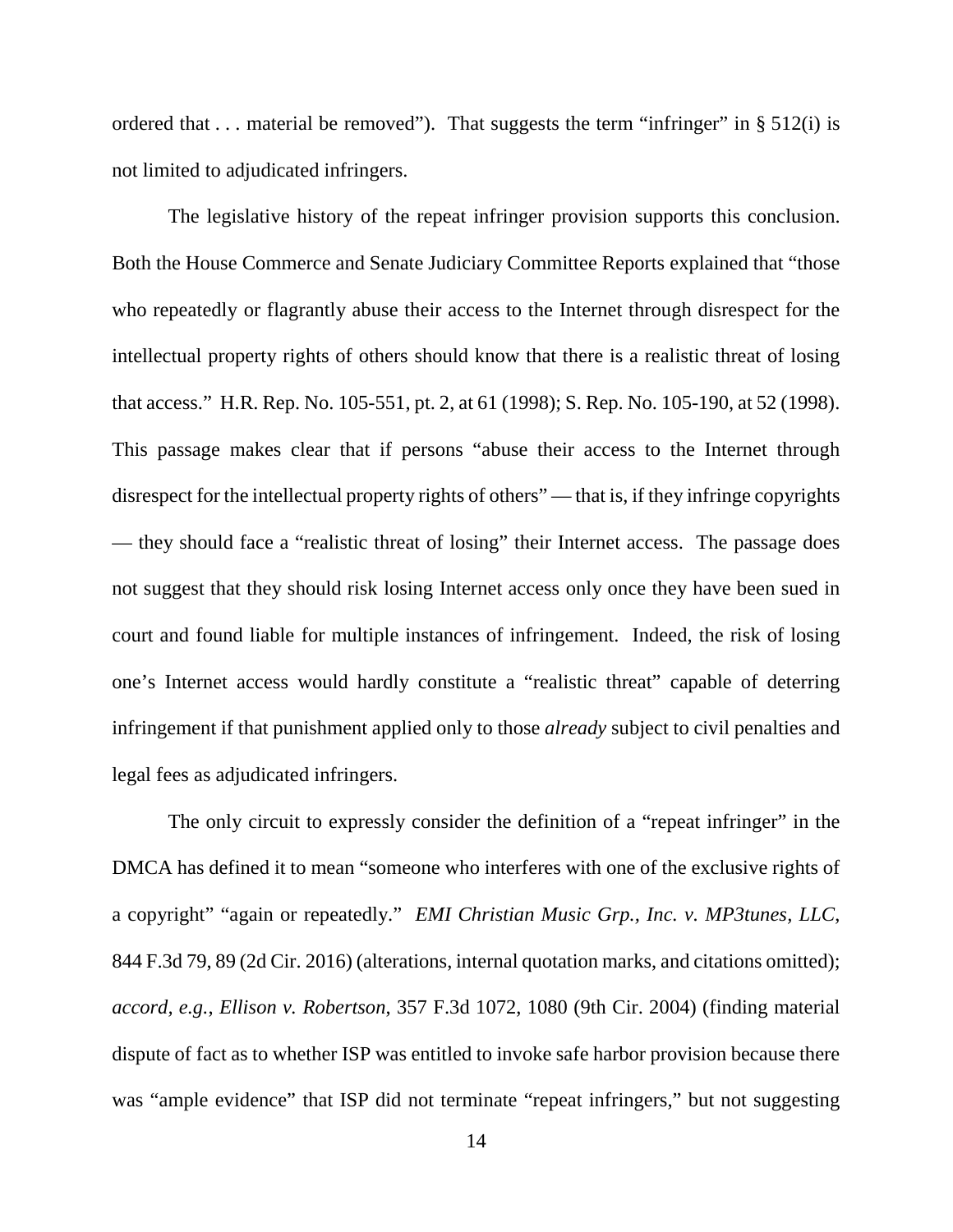that the infringing subscribers were *adjudicated* infringers); *In re Aimster Copyright Litig.*, 334 F.3d 643, 655 (7th Cir. 2003) (finding ISP ineligible for safe harbor defense where ISP "invited" "the use of its service by 'repeat infringers,'" but not discussing any evidence that users were *adjudicated* infringers). Cox does not cite a single case adopting its contrary view that only adjudicated infringers can be "repeat infringers" for purposes of the DMCA.[2](#page-14-0)

Accordingly, we reject Cox's argument that the term "repeat infringers" in § 512(i) is limited to adjudicated infringers.[3](#page-14-1)

B.

Section 512(i) thus requires that, to obtain the benefit of the DMCA safe harbor, Cox must have reasonably implemented "a policy that provides for the termination in appropriate circumstances" of its subscribers who repeatedly infringe copyrights. 17 U.S.C. §  $512(i)(1)(A)$ . We are mindful of the need to afford ISPs flexibility in crafting repeat infringer policies, and of the difficulty of determining when it is "appropriate" to

<span id="page-14-0"></span> <sup>2</sup> Nor do we find Cox's reliance on Professor Nimmer's copyright treatise convincing. Although the treatise discusses several possible meanings for the term "infringer," it ultimately concludes that "an 'infringer' in the statutory sense may be *either* a party who has been adjudicated to have committed copyright infringement, *or* a party about whom the service provider has actual knowledge that s/he has engaged in infringement." 4 Nimmer on Copyright § 12B.10[B][3][c] (emphases added); *see id.* § 12B.10[B][3][a]. That conclusion lies at odds with Cox's assertion that only an adjudicated infringer qualifies as an "infringer" for purposes of the DMCA.

<span id="page-14-1"></span><sup>&</sup>lt;sup>3</sup> We note that even were we to adopt Cox's position that its policy must only target *adjudicated* repeat infringers, Cox undisputedly did not have such a policy. As summarized above, Cox's policy focused on the number of complaints (or strikes) a subscriber received, not whether a court had adjudicated the subscriber a repeat infringer.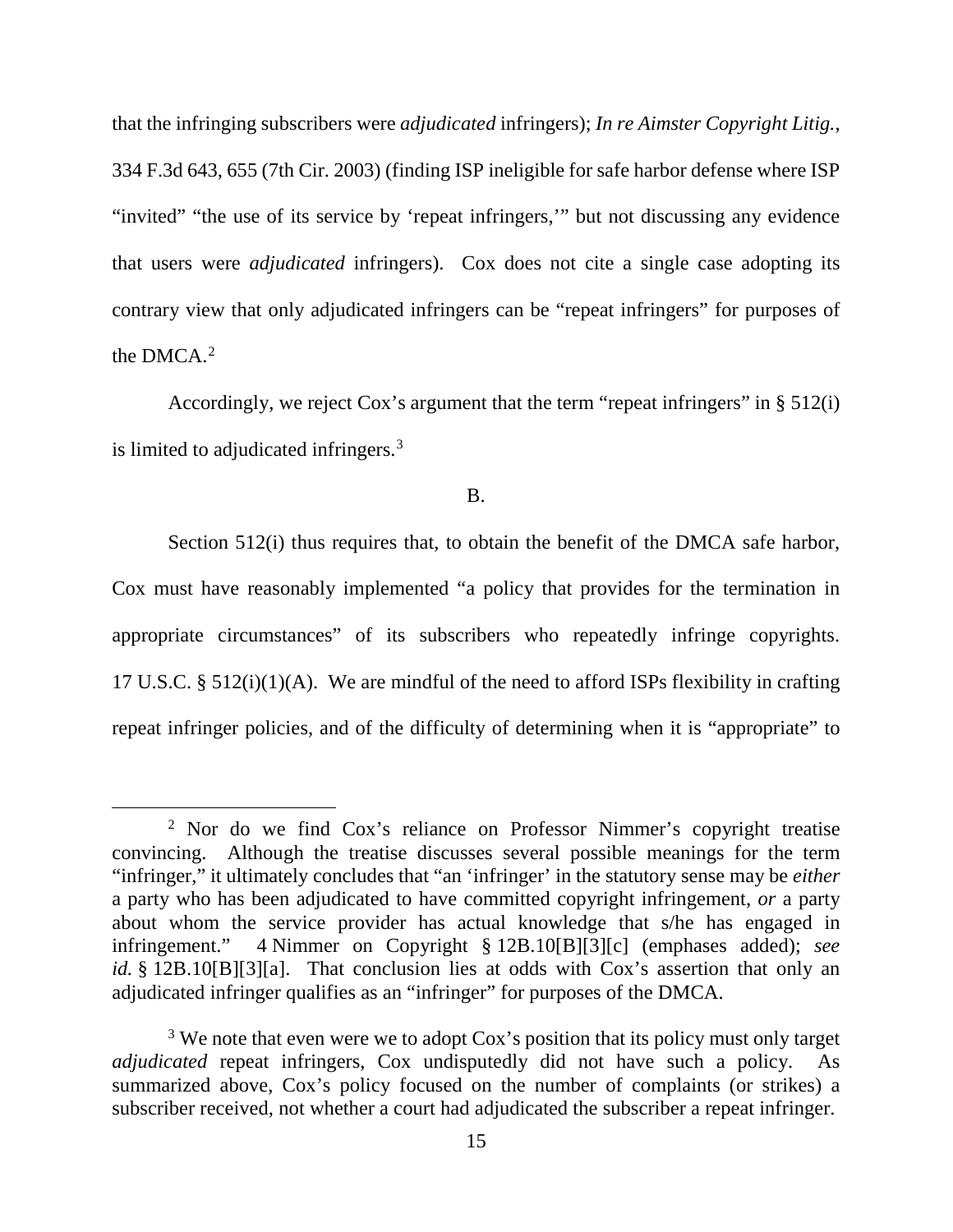terminate a person's access to the Internet. *See id.* At a minimum, however, an ISP has not "reasonably implemented" a repeat infringer policy if the ISP fails to enforce the terms of its policy in any meaningful fashion. *See In re Aimster Copyright Litig.*, 252 F. Supp. 2d 634, 659 (N.D. Ill. 2002), *aff'd*, 334 F.3d 643 (7th Cir. 2003) ("Adopting a repeat infringer policy and then purposely eviscerating any hope that such a policy could ever be carried out is not an 'implementation' as required by  $\S 512(i)$ ."). Here, Cox formally adopted a repeat infringer "policy," but, both before and after September 2012, made every effort to avoid reasonably implementing that policy. Indeed, in carrying out its thirteenstrike process, Cox very clearly determined *not* to terminate subscribers who in fact repeatedly violated the policy.

The words of Cox's own employees confirm this conclusion. In a 2009 email, Jason Zabek, the executive managing the Abuse Group, a team tasked with addressing subscribers' violations of Cox's policies, explained to his team that "if a customer is terminated for DMCA, you are able to reactivate them," and that "[a]fter you reactivate them the DMCA 'counter' restarts." The email continued, "This is to be an unwritten semipolicy." Zabek also advised a customer service representative asking whether she could reactivate a terminated subscriber that "[i]f it is for DMCA you can go ahead and reactivate." Zabek explained to another representative: "Once the customer has been terminated for DMCA, we have fulfilled the obligation of the DMCA safe harbor and can start over." He elaborated that this would allow Cox to "collect a few extra weeks of payments for their account. ;-)." Another email summarized Cox's practice more succinctly: "DMCA = reactivate." As a result of this practice, from the beginning of the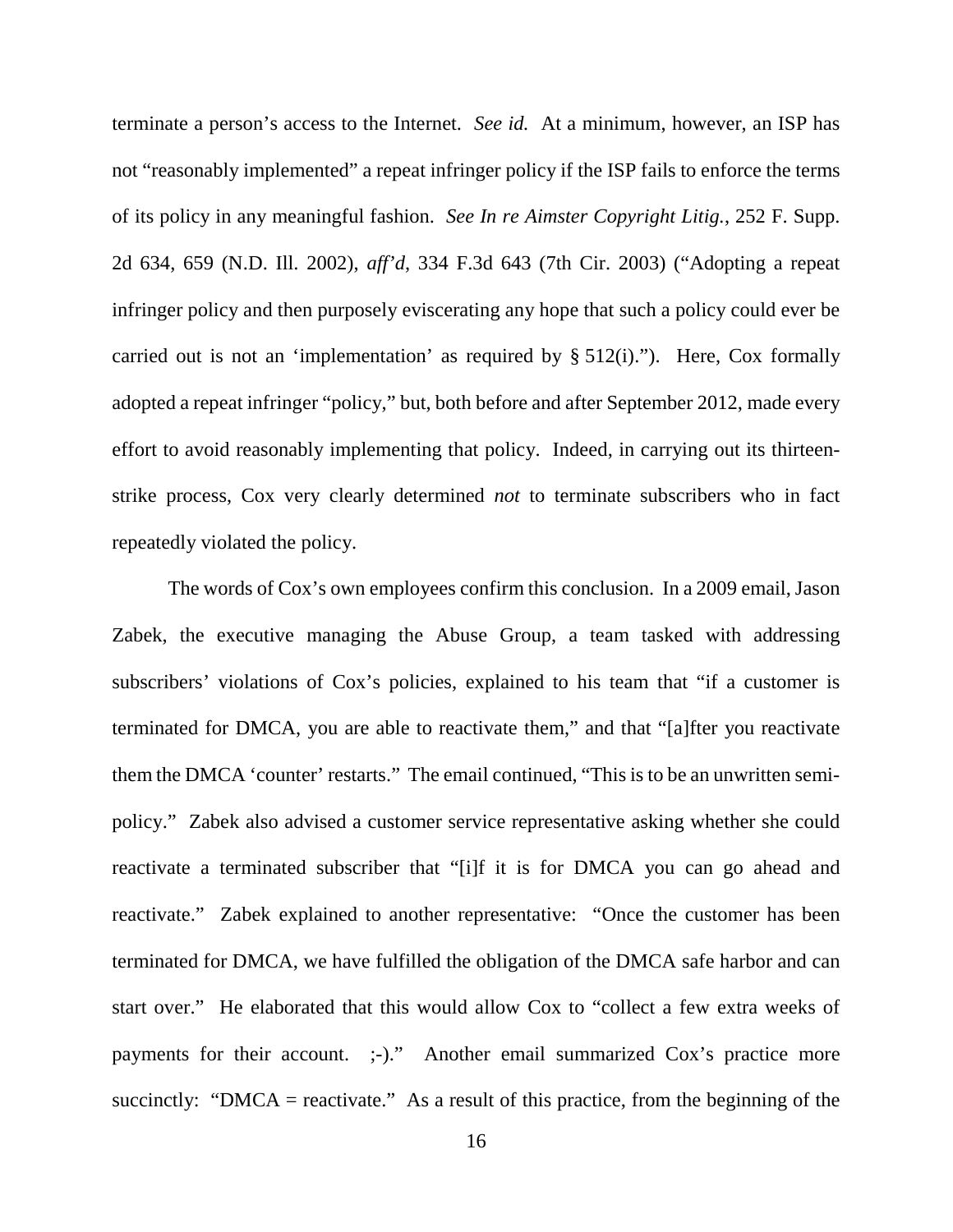litigated time period until September 2012, Cox *never* terminated a subscriber for infringement without reactivating them.

Cox nonetheless contends that it lacked "actual knowledge" of its subscribers' infringement and therefore did not have to terminate them. That argument misses the mark. The evidence shows that Cox *always* reactivated subscribers after termination, regardless of its knowledge of the subscriber's infringement. Cox did not, for example, advise employees *not* to reactivate a subscriber if the employees had reliable information regarding the subscriber's repeat infringement. An ISP cannot claim the protections of the DMCA safe harbor provisions merely by terminating customers as a symbolic gesture before indiscriminately reactivating them within a short timeframe.

In September 2012, Cox abandoned its practice of routine reactivation. An internal email advised a new customer service representative that "we now terminate, for real." BMG argues, however, that this was a change in form rather than substance, because instead of terminating and then reactivating subscribers, Cox simply stopped terminating them in the first place. The record evidence supports this view. Before September 2012, Cox was terminating (and reactivating) 15.5 subscribers per month on average; after September 2012, Cox abruptly began terminating *less than one* subscriber per month on average. From September 2012 until the end of October 2014, the month before BMG filed suit, Cox issued only 21 terminations in total. Moreover, at least 17 of those 21 terminations concerned subscribers who had either failed to pay their bills on time or used excessive bandwidth (something that Cox subjected to a strict three-strike termination policy). Cox did not provide evidence that the remaining four terminations were for repeat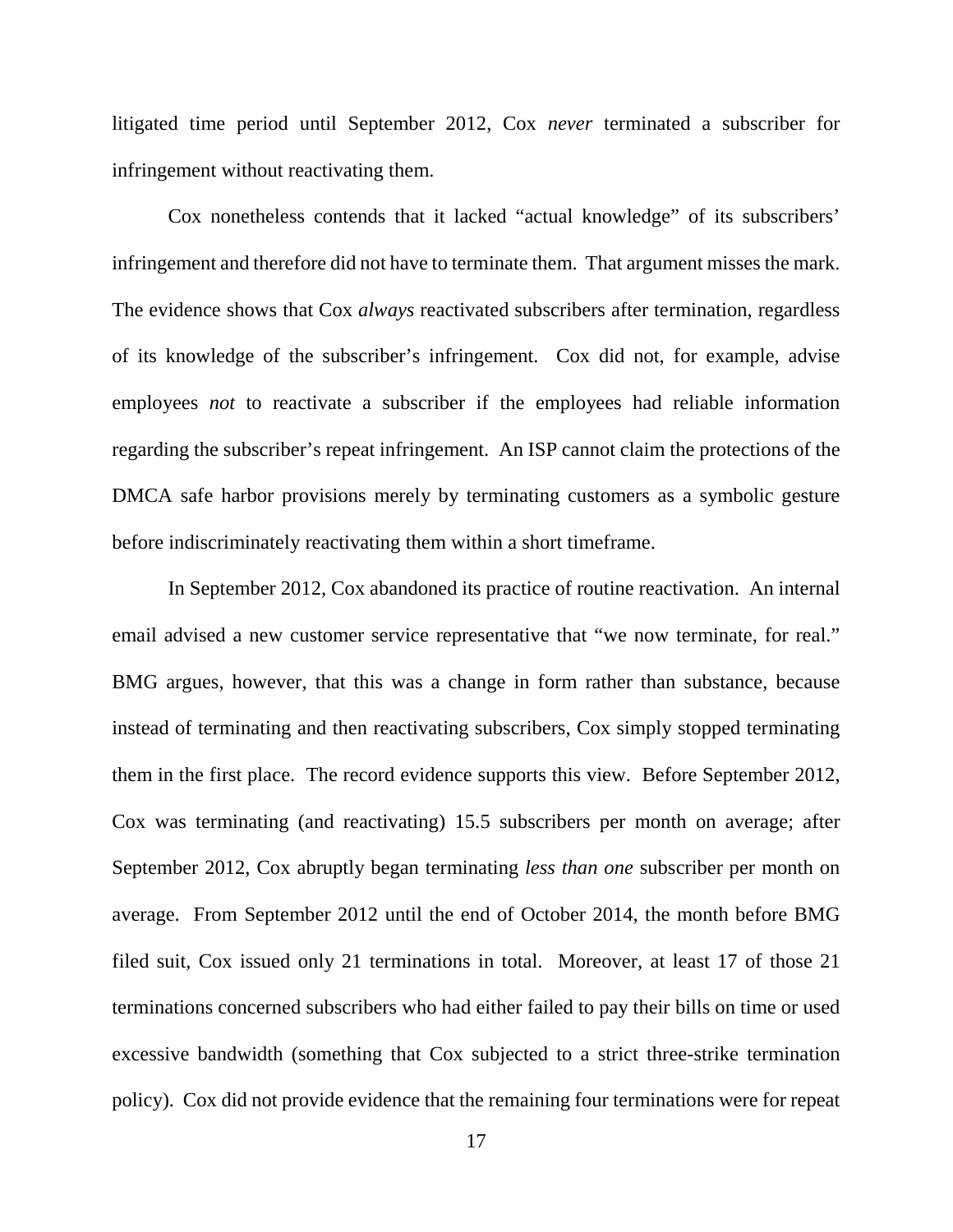copyright infringement. But even assuming they were, they stand in stark contrast to the over 500,000 email warnings and temporary suspensions Cox issued to alleged infringers during the same time period.

Moreover, Cox dispensed with terminating subscribers who repeatedly infringed *BMG's* copyrights in particular when it decided to delete automatically all infringement notices received from BMG's agent, Rightscorp. As a result, Cox received none of the millions of infringement notices that Rightscorp sent to Cox on BMG's behalf during the relevant period. Although our inquiry concerns Cox's policy toward all of its repeatedly infringing subscribers, not just those who infringed BMG's copyrights, Cox's decision to categorically disregard all notices from Rightscorp provides further evidence that Cox did not reasonably implement a repeat infringer policy. *See Ellison*, 357 F.3d at 1080 (holding that "the district court erred in concluding on summary judgment that [the ISP] satisfied the requirements of § 512(i)" because the record showed that the ISP "allowed notices of potential copyright infringement to fall into a vacuum and to go unheeded," indicating it "had not reasonably implemented its policy against repeat infringers"); *Aimster*, 334 F.3d at 655 (holding that a defendant who "disabled itself from doing anything to prevent infringement" did not reasonably implement a repeat infringer policy).

BMG also provided evidence of particular instances in which Cox failed to terminate subscribers whom Cox employees regarded as repeat infringers. For example, one subscriber "was advised to stop sharing . . . and remove his PTP programs," and a Cox employee noted that the subscriber was "well aware of his actions" and was "upset that 'after years of doing this' he is now getting caught." Nonetheless, Cox did not terminate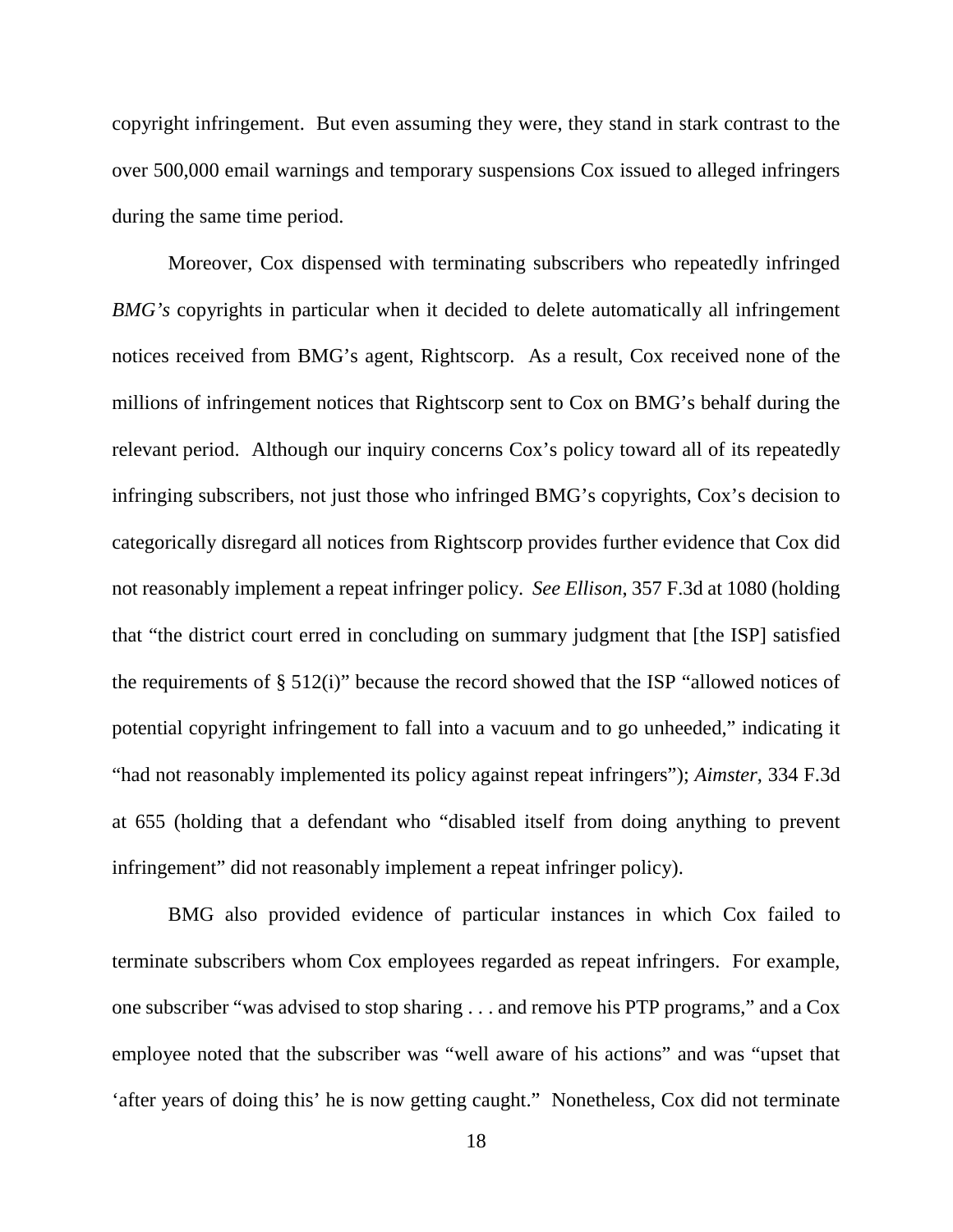the subscriber. Another customer was advised that "further complaints would result in termination" and that it was the customer's "absolute last chance to . . . remove ALL" filesharing software. But when Cox received another complaint, a manager directed the employee *not* to terminate, but rather to "suspend this Customer, one LAST time," noting that "[t]his customer pays us over \$400/month" and that "[e]very terminated Customer becomes lost revenue."

Cox responds that these post-September 2012 emails do not necessarily "*prove*  actual knowledge of repeat infringement." Appellants Br. at 59. Again, that argument is misplaced. Cox bears the burden of proof on the DMCA safe harbor defense; thus, Cox had to point to evidence showing that it reasonably implemented a repeat infringer policy. The emails show that Cox internally concluded that a subscriber should be terminated after the next strike, but then declined to do so because it did not want to lose revenue. In other words, Cox failed to follow through on its own policy. Cox argues that these emails only concerned "four cases," and that "occasional lapses" are forgivable. *Id.* at 58. But even four cases are significant when measured against Cox's equally small total number of relevant terminations in this period — also four. More importantly, Cox did not produce any evidence of instances in which it *did* follow through on its policy and terminate subscribers after giving them a final warning to stop infringing.

In addition, Cox suggests that because the DMCA merely requires termination of repeat infringers in "appropriate circumstances," Cox decided not to terminate certain subscribers only when "appropriate circumstances" were lacking. Appellants Br. at 56– 57. But Cox failed to provide evidence that a determination of "appropriate circumstances"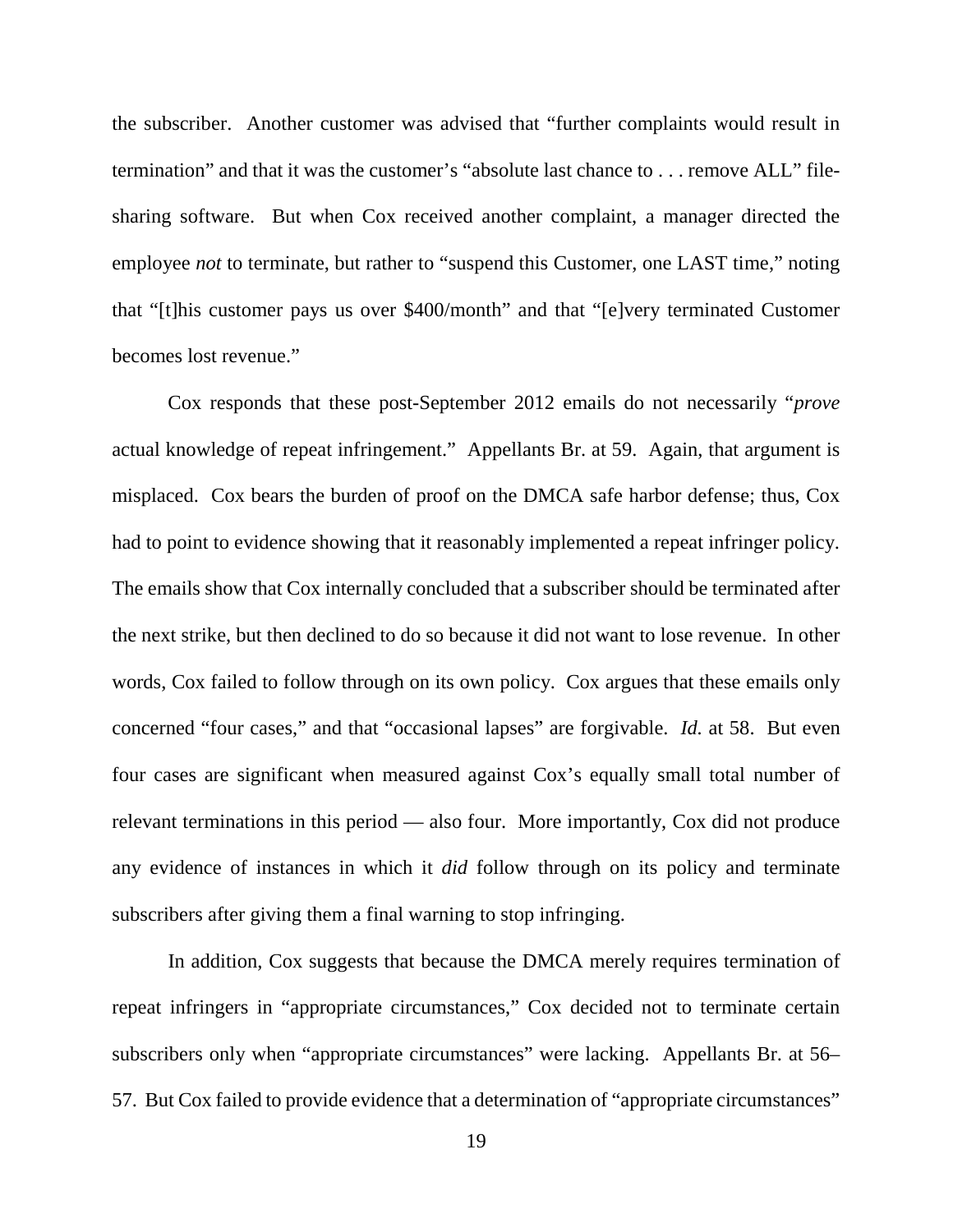played *any* role in its decisions to terminate (or not to terminate). Cox did not, for example, point to any criteria that its employees used to determine whether "appropriate circumstances" for termination existed. Instead, the evidence shows that Cox's decisions not to terminate had nothing to do with "appropriate circumstances" but instead were based on one goal: not losing revenue from paying subscribers.

Cox failed to qualify for the DMCA safe harbor because it failed to implement its policy in any consistent or meaningful way — leaving it essentially with no policy. Accordingly, the district court did not err in holding that Cox failed to offer evidence supporting its entitlement to the  $\S$  512(a) safe harbor defense and therefore granting summary judgment on this issue to BMG.

### III.

We turn to Cox's other principal challenge to the judgment: that the district court erred in instructing the jury as to contributory infringement. "We generally review a trial court's . . . jury instructions for abuse of discretion." *Coll. Loan Corp. v. SLM Corp.*, 396 F.3d 588, 595 (4th Cir. 2005). However, we review de novo whether jury instructions correctly state the law, *see United States v. Cherry*, 330 F.3d 658, 665 (4th Cir. 2003), because a trial court "by definition abuses its discretion when it makes an error of law," *Koon v. United States*, 518 U.S. 81, 100 (1996). Where an instruction is erroneous, we will set aside the verdict if "[t]here is a reasonable probability" that the erroneous instruction "affected the jury's verdict." *See Cherry*, 330 F.3d at 600.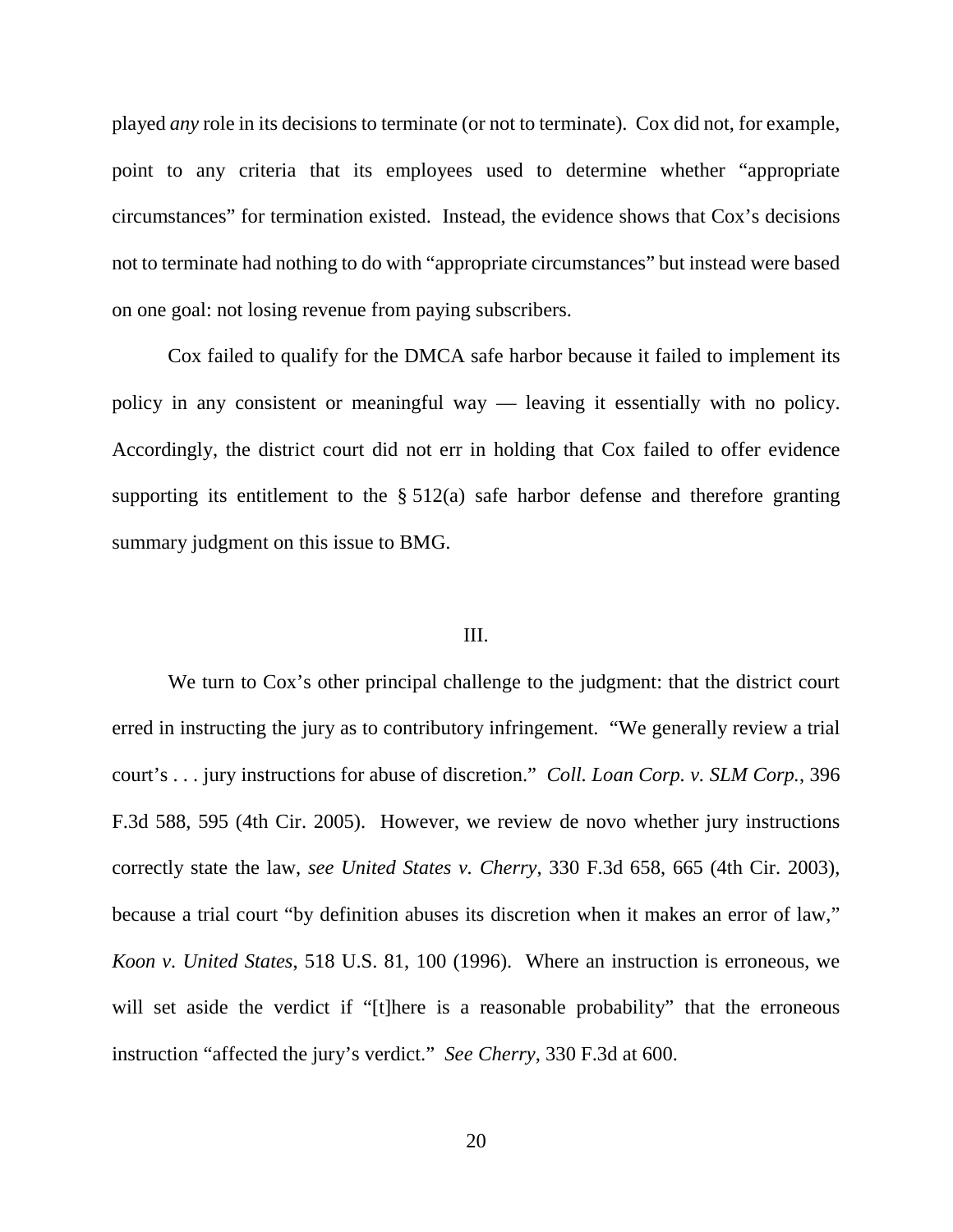A.

Cox's initial jury instruction argument rests on its contention that it cannot be held liable for contributory copyright infringement because its technology is "capable of substantial noninfringing use." Appellants Br. at 15, 38. According to Cox, the district court erred in refusing "to instruct the jury on this principle." *Id.* at 15.

This argument is meritless. Of course, the mere sale of a product that has both lawful and unlawful uses does not in and of itself establish an intent to infringe. That is the holding of *Sony Corp. of Am. v. Universal City Studios, Inc.*, 464 U.S. 417 (1984). In *Sony*, copyright holders sought to hold Sony contributorily liable for selling video cassette recorders (VCRs) that customers used to tape copyrighted programs. *Id.* at 419–20. The Supreme Court rejected that claim, holding that because a VCR was "capable of commercially significant noninfringing uses," its manufacturer, Sony, could not be held contributory liable for distribution of the VCR. *Id.* at 442.

A few courts initially interpreted *Sony*'s limitation, as Cox does, to mean that if a product can be substantially used lawfully, its producer *cannot* be contributorily liable for copyright infringement. *See, e.g.*, *Metro-Goldwyn-Mayer Studios, Inc. v. Grokster Ltd.*, 380 F.3d 1154, 1162 (9th Cir. 2004), *vacated and remanded*, 545 U.S. 913 (2005); *Vault Corp. v. Quaid Software Ltd.*, 847 F.2d 255, 262, 267 (5th Cir. 1988). But in *Grokster*, the Supreme Court rejected this broad reading. *See Metro-Goldwyn-Mayer Studios Inc. v. Grokster, Ltd.*, 545 U.S. 913 (2005). The Court clarified that "*Sony* barred secondary liability based on *presuming or imputing intent* to cause infringement solely from the design or distribution of a product capable of substantial lawful use, which the distributor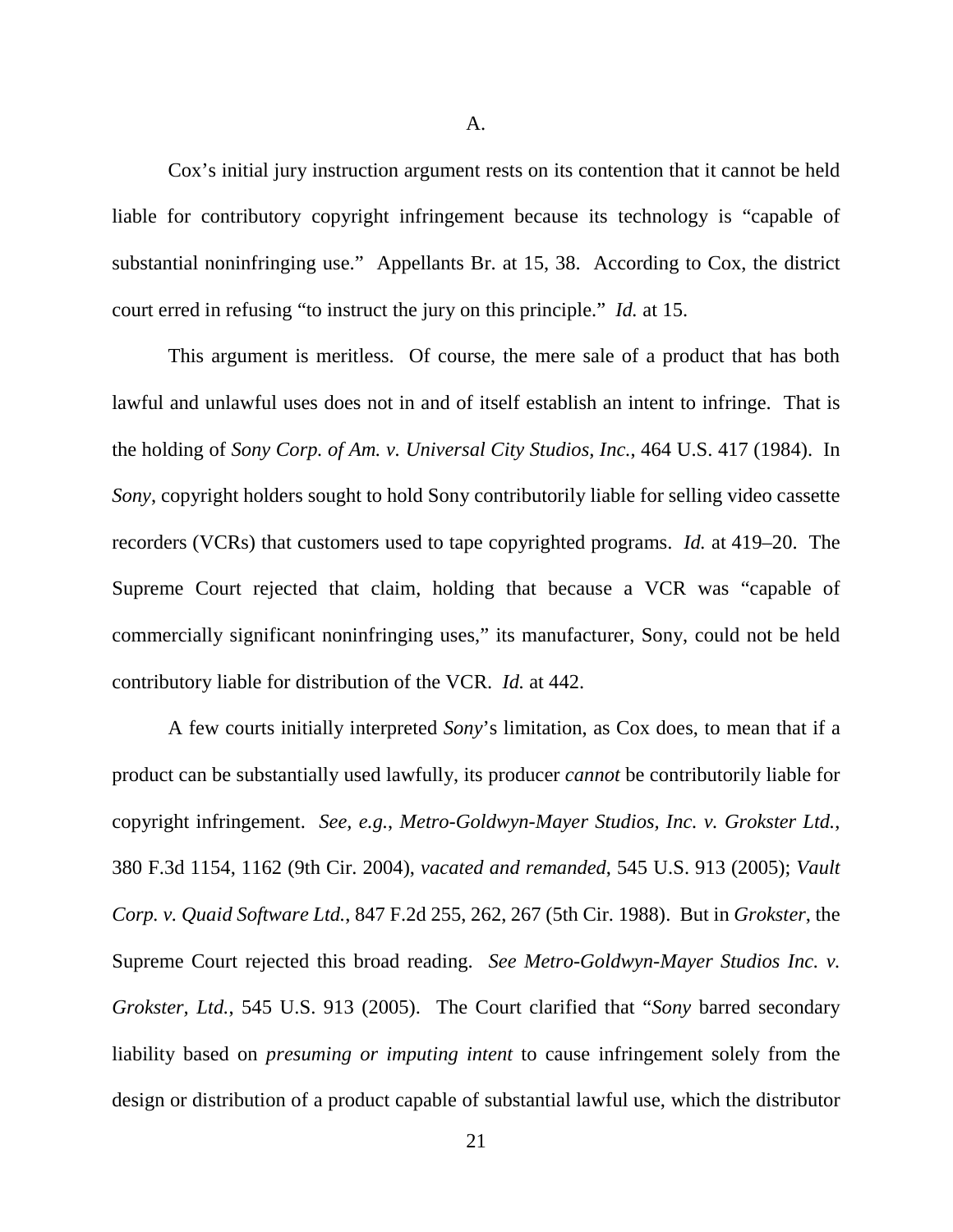knows is in fact used for infringement." *Id.* at 933 (emphasis added). The *Grokster* Court explained that under *Sony*, intent to infringe will not be presumed from "the equivocal conduct of selling an item with substantial lawful as well as unlawful uses," even when the seller has the "understanding that some of [his or her] products will be misused." *Id.* at 932–33. More is needed. But the fact that a product is "capable of substantial lawful use" does not mean the "producer can never be held contributorily liable." *Id.* at 934.

Exactly the same flaw infects Cox's related argument that the district court erred in refusing to instruct the jury that "[i]t is not a material contribution to provide a product or service that is capable of substantial non-infringing uses." Appellants Br. 22–23. As the Supreme Court explained, reversal was required in *Grokster* because the Ninth Circuit had "read *Sony*'s limitation to mean that whenever a product is capable of substantial lawful use, the producer can never be held contributorily liable for third parties' infringing use of it . . . . [t]his view of *Sony*, however, was error." *Grokster*, 545 U.S. at 934.

Because the instruction Cox requested misstates the law, the district court did not err in refusing to give it. *See United States v. Smoot*, 690 F.3d 215, 223 (4th Cir. 2012). In fact, providing a product with "substantial non-infringing uses" *can* constitute a material contribution to copyright infringement. *See, e.g.*, *Perfect 10, Inc. v. Amazon.com, Inc.*, 508 F.3d 1146, 1172 (9th Cir. 2007) (holding that Google's image search engine "substantially assists websites to distribute their infringing copies" of copyrighted images, and thus constitutes a material contribution, even though "Google's assistance is available to all websites, not just infringing ones"). *Grokster* makes clear that what matters is not simply whether the product has some or even many non-infringing uses, but whether the product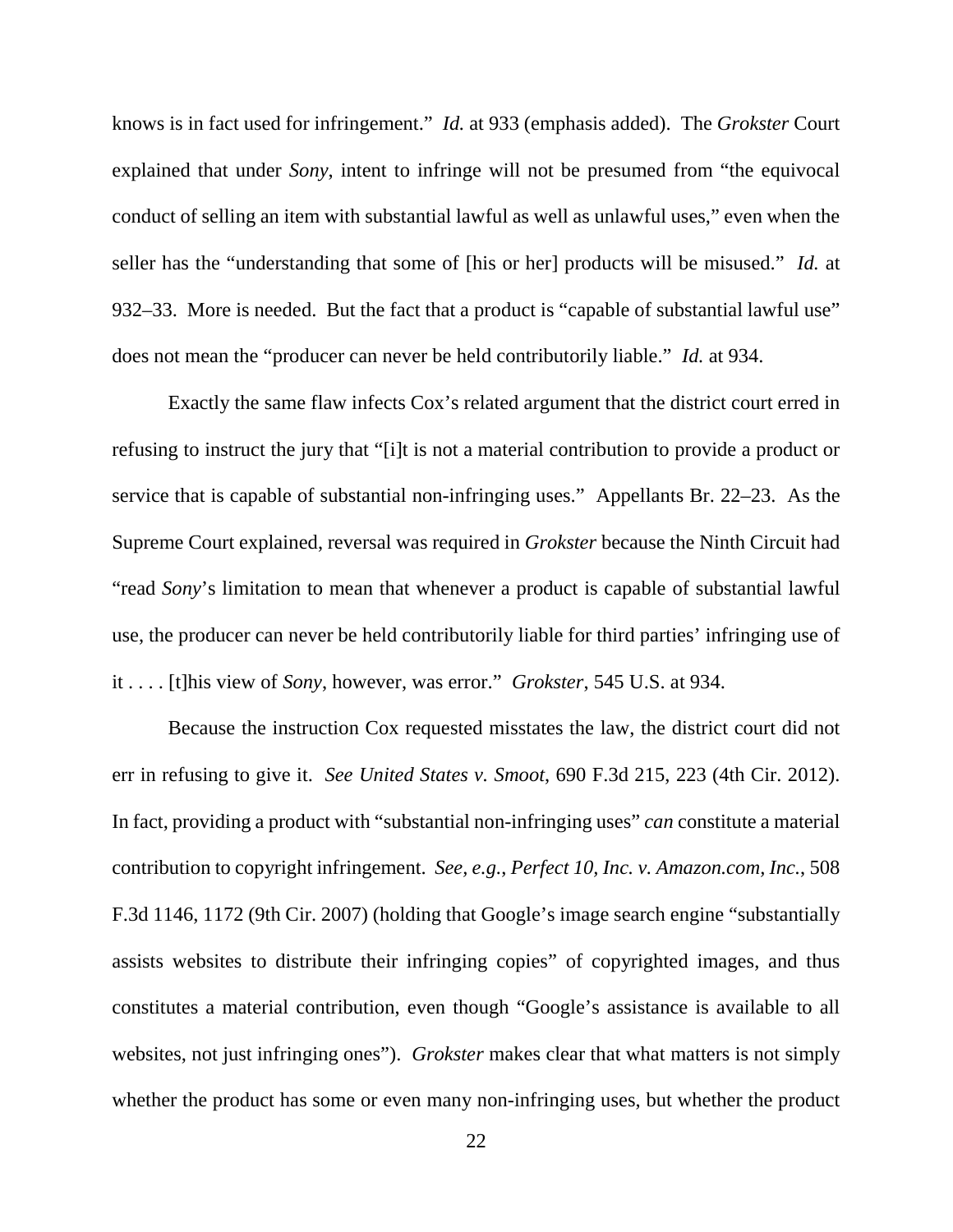is distributed with the *intent* to cause copyright infringement. *See Grokster*, 545 U.S. at 934 ("*Sony*'s rule limits imputing *culpable intent* as a matter of law from the characteristics or uses of a distributed product." (emphasis added)).

Thus, contrary to Cox's argument, the fact that its technology can be substantially employed for a noninfringing use does not immunize it from liability for contributory copyright infringement. The district court did not err in refusing to instruct the jury to the contrary.

#### B.

Alternatively, Cox offers a more nuanced attack on the contributory infringement instructions. Cox contends that the court erred in charging the jury as to the intent necessary to prove contributory infringement. Specifically, Cox challenges the district court's instructions that the jury could impose liability for contributory infringement if the jury found "Cox knew or should have known of such infringing activity." We agree that in so instructing the jury, the court erred.

i.

*Grokster* teaches that "[o]ne infringes contributorily by *intentionally* inducing or encouraging direct infringement." 545 U.S. at 930 (emphasis added). The requisite intent may, however, be presumed according to the "rules of fault-based liability derived from the common law." *Id.* at 934–35. The most relevant of these common law rules is that if a person "knows that the consequences are certain, or substantially certain, to result from his act, and still goes ahead, he is treated by the law as if he had in fact desired to produce the result." *See* Restatement (Second) of Torts § 8A cmt. b (1965); *Grokster*, 545 U.S.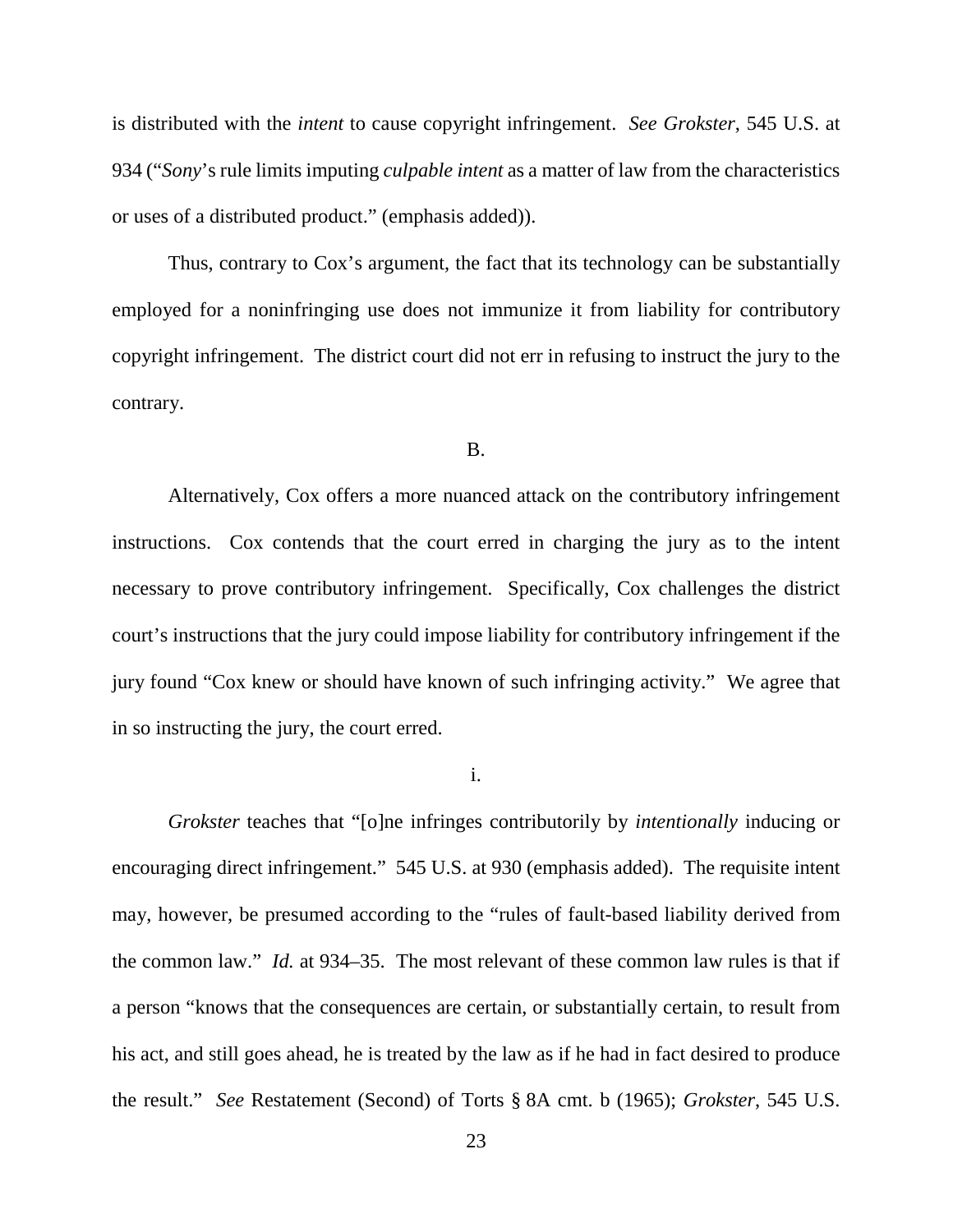at 932 (a person "will be presumed to intend the natural consequences of his acts" (internal quotation marks and citation omitted)). Under this principle, "when an article is good for nothing else but infringement . . . there is no injustice in presuming or imputing an intent to infringe" based on its sale. *Grokster*, 545 U.S. at 932 (internal quotation marks and citation omitted). Assuming the seller is aware of the nature of his product — that its only use is infringing — he knows that infringement is substantially certain to result from his sale of that product and he may therefore be presumed to intend that result.

A similar result follows when a person sells a product that has lawful uses, but with the *knowledge* that the buyer *will in fact* use the product to infringe copyrights. In that circumstance, the seller knows that infringement is substantially certain to result from the sale; consequently, the seller intends to cause infringement just as much as a seller who provides a product that has exclusively unlawful uses. *See Henry v. A.B. Dick Co.*, 224 U.S. 1 (1912), *overruled on other grounds*, *Motion Picture Patents Co. v. Universal Film Mfg. Co.*, 243 U.S. 502 (1917). Indeed, *Henry*, a hundred-year-old Supreme Court case involving contributory patent infringement that the Supreme Court cited in *Grokster*, 545 U.S. at 932–33, 935, and *Sony*, 464 U.S. at 441–42, rests on this very reasoning. There, the Court affirmed a judgment for contributory infringement based on the defendants' sale to a specific person with knowledge that the product would be used to infringe, even though the product — ink — also had noninfringing uses. *Henry*, 224 U.S. at 48–49. The Court reasoned that because the defendants sold the ink "with the expectation that it would be used" to infringe, "the purpose and intent that it would be so used" could be presumed. *Id.* at 49.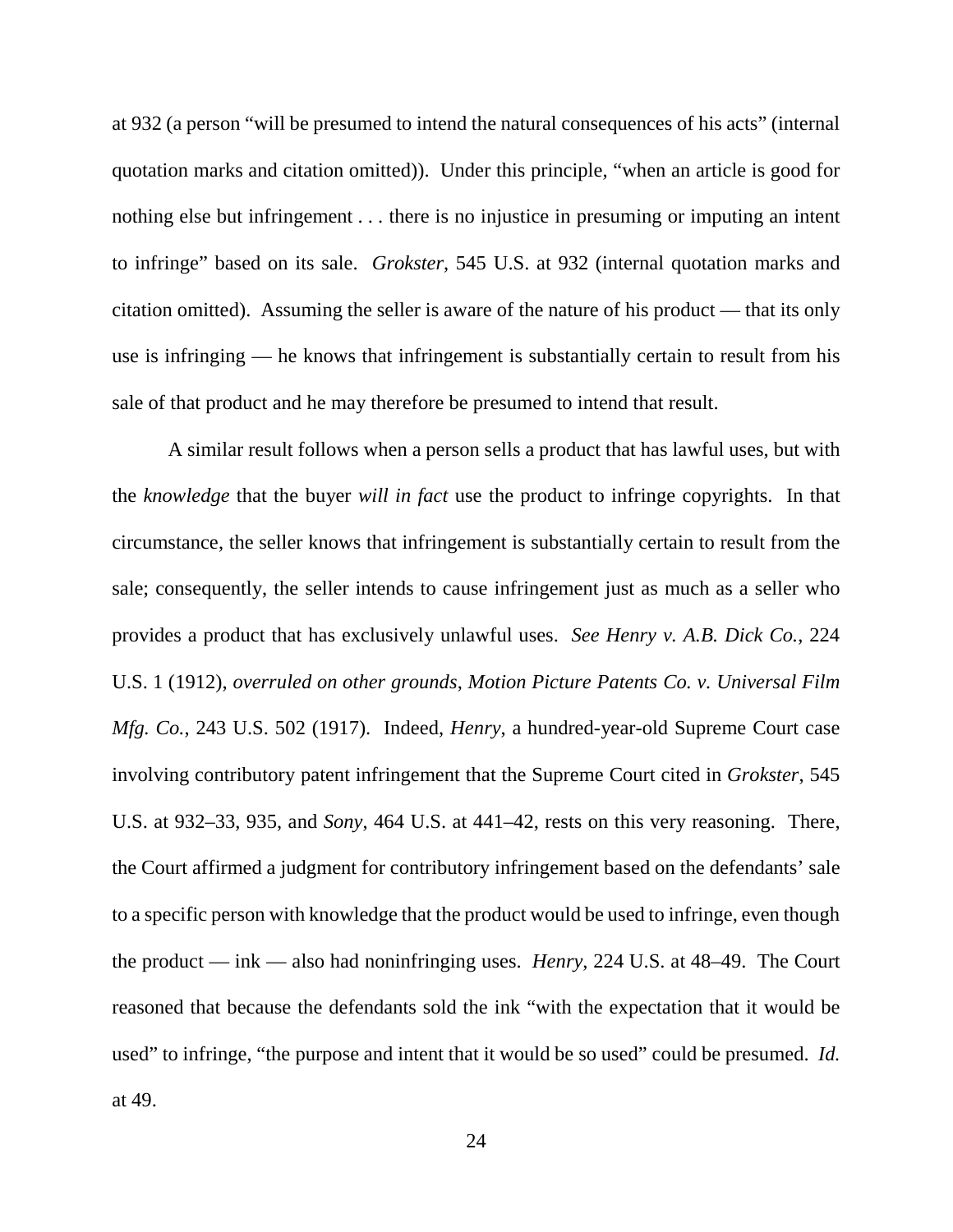These principles apply equally in cases, like this one, that involve subscription services or rentals rather than one-time sales. Consider a company that leases VCRs, learns that specific customers use their VCRs to infringe, but nonetheless renews the lease to those infringing customers. Given those facts, the company knows that its action renewing the lease of the VCR to these specific customers — is substantially certain to result in infringement, and so an intent to cause infringement may be presumed. *See Amazon.com*, 508 F.3d at 1172 (explaining that "intent may be imputed" based on "a service provider's knowing failure to prevent infringing actions.")

It is well-established that one mental state slightly less demanding than actual knowledge — willful blindness — can establish the requisite intent for contributory copyright infringement. This is so because the law recognizes willful blindness as *equivalent* to actual knowledge. *See Global-Tech Appliances, Inc. v. SEB S.A.*, 563 U.S. 754, 766 (2011) ("[P]ersons who know enough to blind themselves to direct proof of critical facts in effect have actual knowledge of those facts."); *Aimster*, 334 F.3d at 650 ("Willful blindness is knowledge, in copyright law . . . as it is in the law generally.").

Whether other mental states — such as negligence (where a defendant "should have known" of infringement) — can suffice to prove contributory copyright infringement presents a more difficult question. [4](#page-24-0) The notion that contributory liability could be imposed based on something less than actual knowledge, or its equivalent, willful blindness, is not

<span id="page-24-0"></span> <sup>4</sup> The parties at times refer to this "should have known" standard as a "constructive knowledge" standard. We will follow the Supreme Court and refer to it as a "negligence" standard. *See Global-Tech*, 563 U.S. at 769–71 ("[A] negligent defendant is one who should have known of a . . . risk [of wrongdoing] but, in fact, did not.").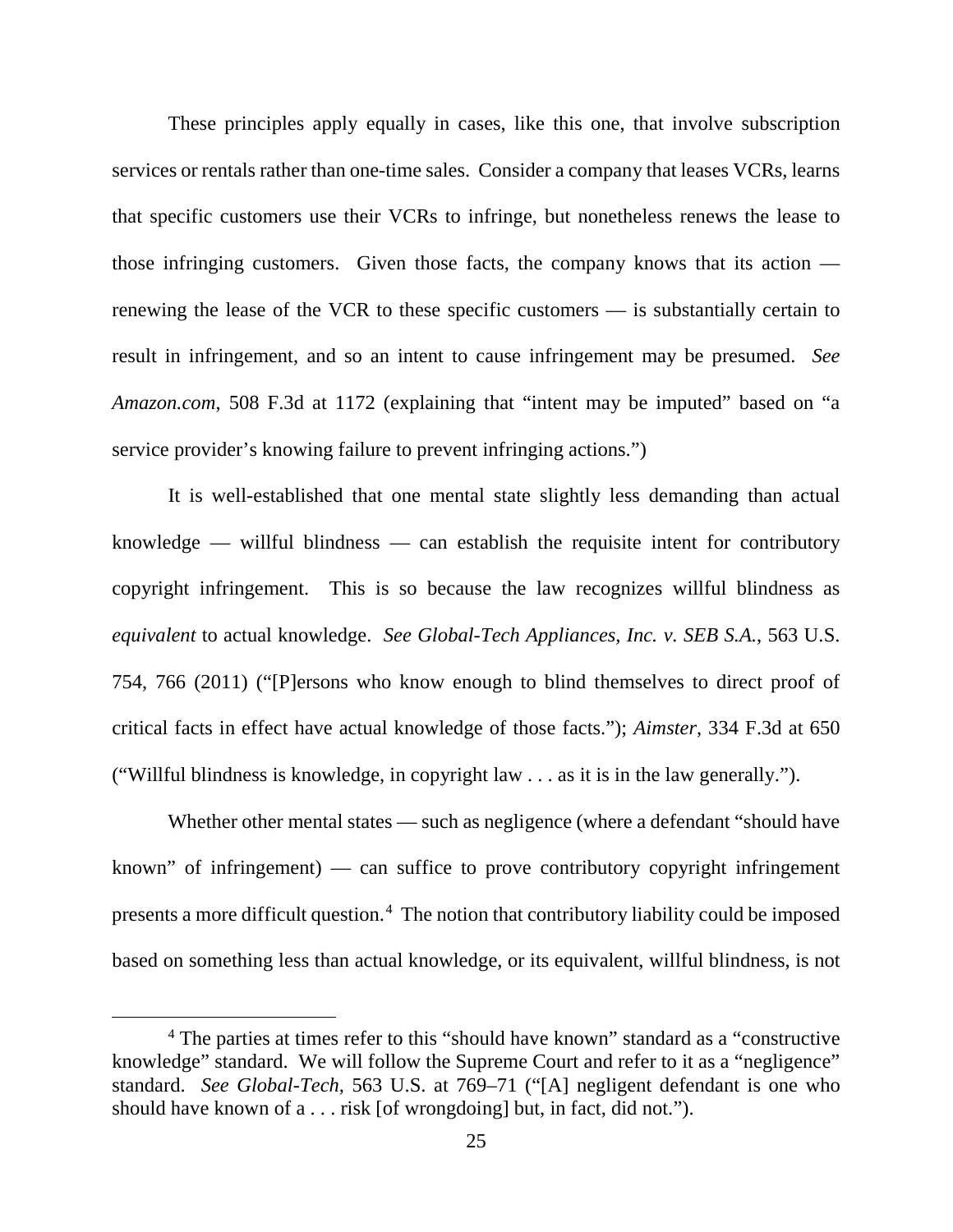entirely without support. *See Aimster*, 334 F.3d at 650 ("[I]n copyright law . . . indeed it may be enough that the defendant *should* have known of the direct infringement . . . .") Nonetheless, we believe for several reasons, that, as Cox contends, negligence does not suffice to prove contributory infringement; rather, at least willful blindness is required.

First, *Grokster*'s recitation of the standard — that "[o]ne infringes contributorily by *intentionally* inducing or encouraging direct infringement" — is on its face difficult to reconcile with a negligence standard. *See* 545 U.S. at 930 (emphasis added). In addition, it would have been unnecessary for the Court to discuss in detail the situations in which intent may be presumed, and those situations, like *Sony*, in which it may not, if liability did not require intent at all, but merely required negligence. *See id.* at 934.

Looking to patent law, as the Supreme Court did in *Sony* and *Grokster*, further counsels against a negligence standard. The Supreme Court has long held that contributory patent infringement requires knowledge of direct infringement. *Aro Mfg. Co. v. Convertible Top Replacement Co.*, 377 U.S. 476, 488 (1964). And in 2011, the Court held that willful blindness satisfies this knowledge requirement, but recklessness ("one who merely knows of a substantial and unjustified risk of . . . wrongdoing") and negligence ("one who should have known of a similar risk but, in fact, did not") do not. *Global-Tech*, 563 U.S. at 769–71. The Court reaffirmed this holding in 2015, stating that contributory patent infringement "requires proof the defendant knew the acts were infringing," and that *Global-Tech* "was clear in rejecting any lesser mental state as the standard." *Commil USA, LLC v. Cisco Sys., Inc.*, 135 S. Ct. 1920, 1928 (2015). The Court expressly rejected the possibility "that a person, or entity, could be liable even though he did not know the acts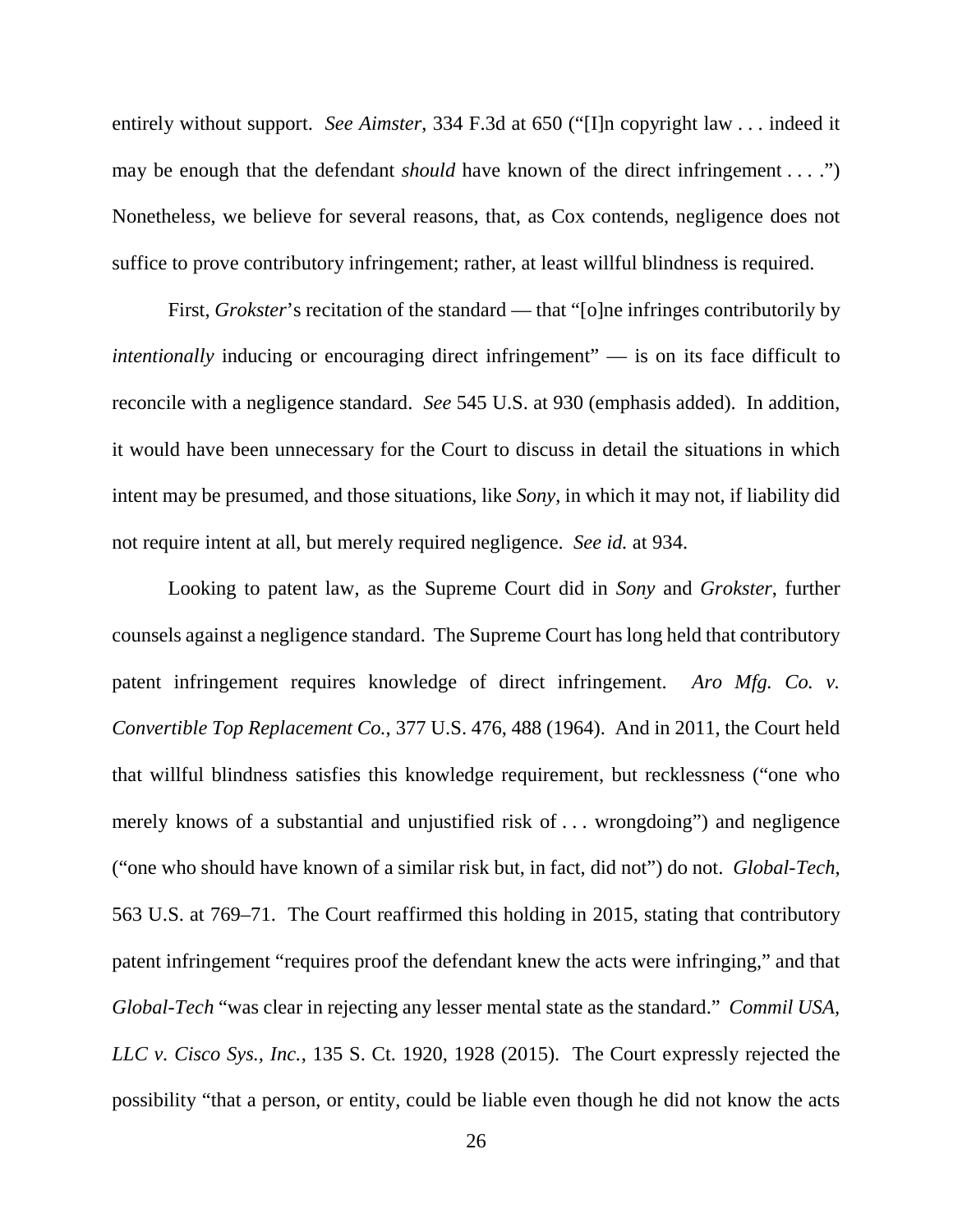were infringing." *Id.* Thus, in the patent context, it is clear that contributory infringement cannot be based on a finding that a defendant "should have known" of infringement.

In both *Grokster* and *Sony*, the Supreme Court adopted now-codified patent law doctrines — the staple article doctrine and the inducement rule. The Court did so because of "the historic kinship between patent law and copyright law," *Sony*, 464 U.S. at 439–42, and the similar need in both contexts to impose liability on "culpable expression and conduct" without "discouraging the development of technologies with lawful and unlawful potential," *Grokster*, 545 U.S. at 936–37. We are persuaded that the *Global-Tech* rule developed in the patent law context, which held that contributory liability can be based on willful blindness but not on recklessness or negligence, is a sensible one in the copyright context. It appropriately targets culpable conduct without unduly burdening technological development.[5](#page-26-0)

The law of aiding and abetting, "the criminal counterpart to contributory infringement," *Aimster*, 334 F.3d at 651, similarly militates against adoption of a negligence standard. A person "aids and abets a crime when . . . he intends to facilitate that offense's commission." *Rosemond v. United States*, 134 S. Ct. 1240, 1248 (2014).

<span id="page-26-0"></span> $5$  To be sure, in patent law, contributory infringement is codified, and the statute requires that a contributory infringer sell a component "knowing the same to be especially made or especially adapted for use in an infringement." 35 U.S.C. § 271(c). But the Patent Act does not define knowledge or indicate whether knowledge includes willful blindness or something less, like recklessness or negligence. Nor was *Global-Tech*'s holding, that willful blindness suffices but negligence does not, based on statutory interpretation. Thus, *Global-Tech*'s rejection of any mental state lower than willful blindness cannot be limited to patent law solely because contributory infringement is codified in patent law but not in copyright law.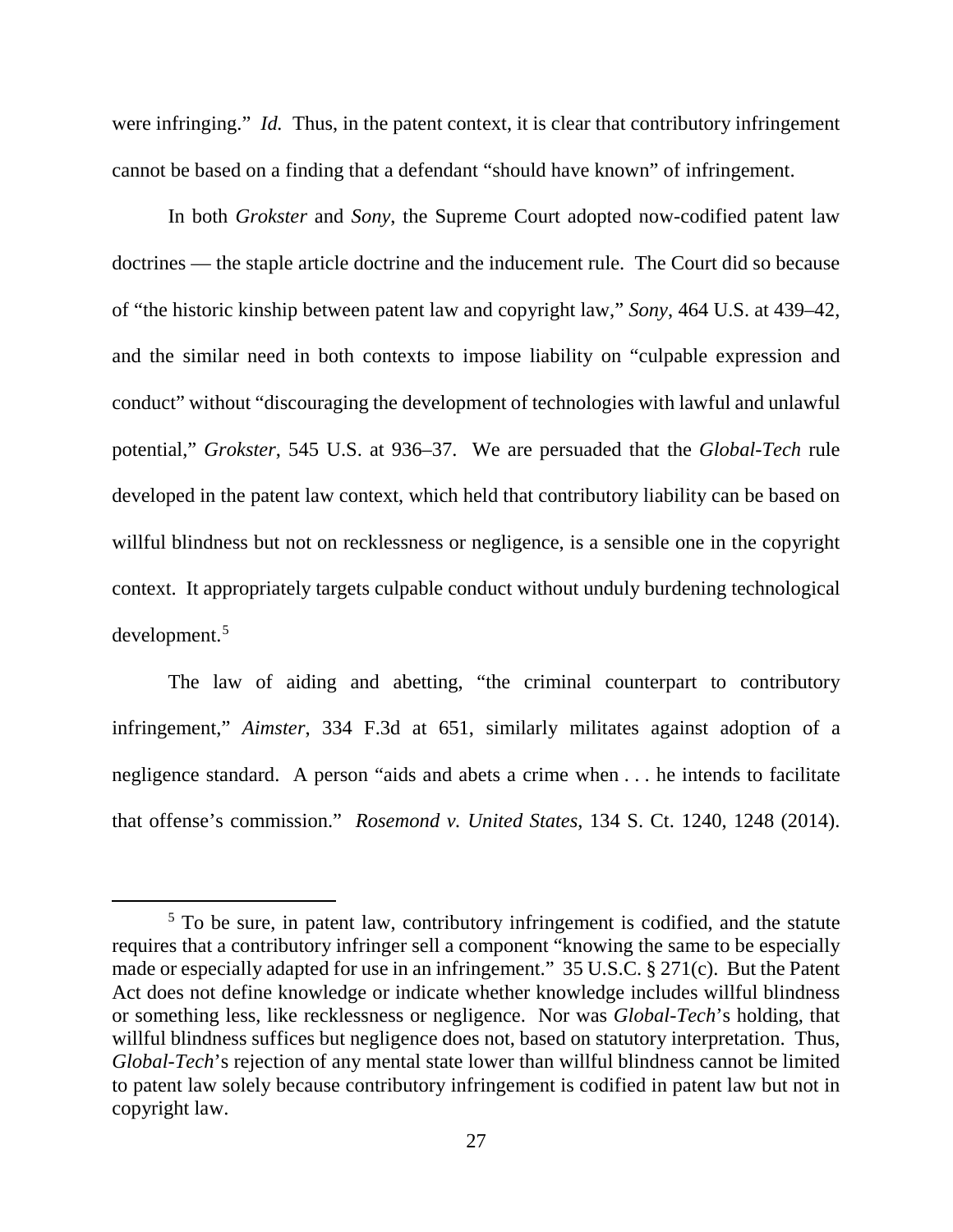The necessary intent can be presumed only "when a person actively participates in a criminal venture with full *knowledge* of the circumstances constituting the charged offense." *Id.* at 1248–49 (emphasis added).

Furthermore, "[t]he Restatement of Torts, under a concert of action principle, accepts a doctrine with rough similarity to criminal aiding and abetting," and therefore provides another analog to contributory infringement. *See Cent. Bank of Denver, N.A. v. First Interstate Bank of Denver, N.A.*, 511 U.S. 164, 181 (1994). "An actor is liable for harm resulting to a third person from the tortious conduct of another 'if he *knows* that the other's conduct constitutes a breach of duty and gives substantial assistance or encouragement to the other.'" *Id.* (quoting Restatement (Second) of Torts § 876(b) (1977)) (emphasis added). Because the Restatement here uses only the word "knows," where in other places it uses phrases like "knows or should know," it is clear that "knows" here refers to actual knowledge, not any lesser mental state. *Compare* Restatement (Second) of Torts § 876(b) *with* § 336 ("knows or has reason to know") *and* § 366 ("knows or should know"). And the Second Circuit's widely-cited *Gershwin* decision on contributory infringement expressly drew on precisely this "common law doctrine that one who *knowingly* participates or furthers a tortious act is jointly and severally liable with the prime tortfeasor." *Gershwin Publ'g. Corp. v. Columbia Artists Mgmt., Inc.*, 443 F.2d 1159, 1162 (2d Cir. 1971) (internal quotation marks and citation omitted) (emphasis added).

We therefore hold that proving contributory infringement requires proof of at least willful blindness; negligence is insufficient.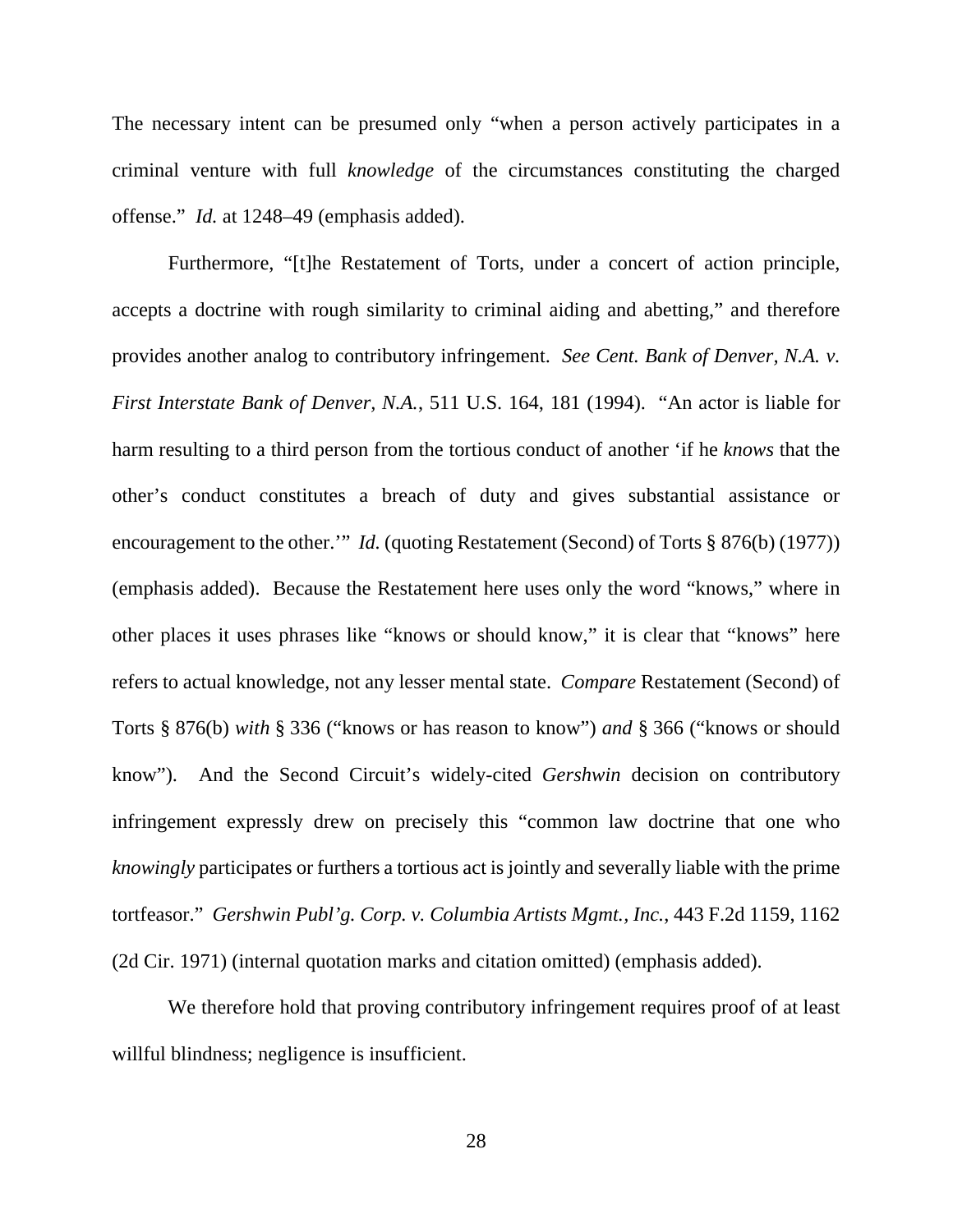ii.

In arguing to the contrary, BMG relies on a pre-*Grokster* decision, *Ellison v. Robertson*, in which the Ninth Circuit stated that some of its precedents had "interpreted the knowledge requirement for contributory copyright infringement to include both those with *actual knowledge* and those who *have reason to know* of direct infringement." 357 F.3d 1072, 1076 (9th Cir. 2004). But the Ninth Circuit has since clarified, consistent with our holding today, that contributory infringement requires "actual knowledge of specific acts of infringement" or "[w]illful blindness of specific facts." *Ludvarts, LLC v. AT&T Mobility, LLC*, 710 F.3d 1068, 1072–73 (9th Cir. 2013) (internal quotation marks and citation omitted).

BMG also argues that "*Sony* itself described a case where the defendant 'knew *or should have known*' of the infringement as a "situation[] in which the imposition of [contributory] liability is manifestly just." Appellee Br. 44–45 (Appellee's alterations) (quoting *Sony*, 464 U.S. at 437–38, 437 n.18). BMG misreads *Sony*. The quoted sentence refers to *vicarious* liability, stating that imposing liability is "manifestly just" where the defendant can "control the use of copyrighted works by others," *Sony*, 464 U.S. at 437–38 — which is an element of vicarious liability, but not of contributory infringement, *see Grokster*, 545 U.S. at 930 n.9.

In a footnote to that sentence, *Sony* cited numerous lower court cases, including one in which the district court held that an infringer's advertising agency and similar defendants could be held contributorily liable if they "knew or should have known that they were dealing in illegal goods." 464 U.S. at 437 n.18 (citing *Screen Gems-Columbia Music, Inc.*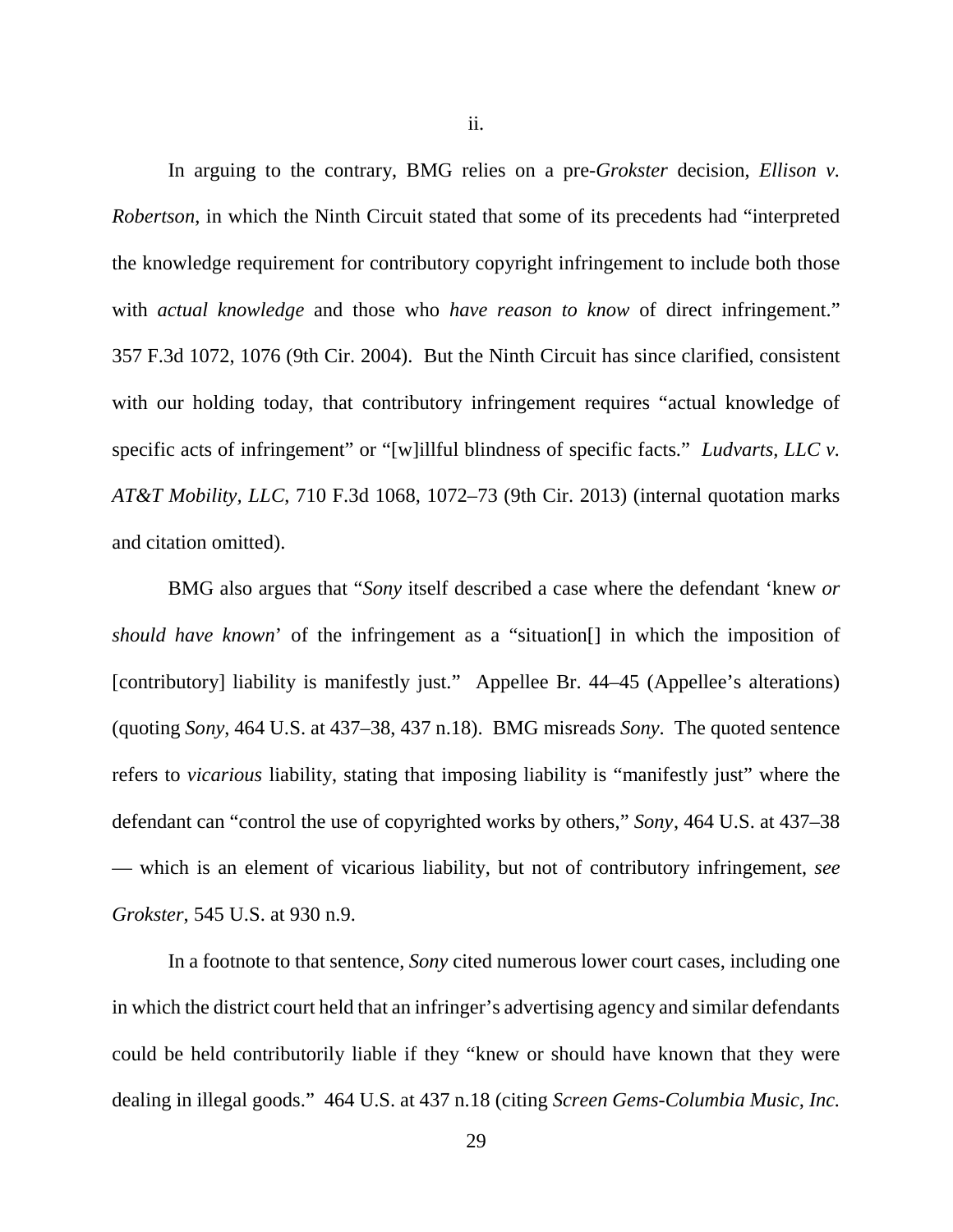*v. Mark-Fi Records, Inc.*, 256 F.Supp. 399 (S.D.N.Y. 1966)). Although that district court used the phrase "knew or should have known," the allegation in that case was that the defendants were dealing with counterfeit musical records priced "so suspiciously below the usual market price" that the defendants must have known or "deliberately closed [their] eyes" to the fact that the records were infringing. *Screen Gems-Columbia Music*, 256 F. Supp. at 404. In such circumstances, liability could be imposed based on a theory of willful blindness, making it unnecessary to permit the imposition of liability based on a lesser negligence standard.

iii.

In sum, the district court erred in charging the jury that Cox could be found liable for contributory infringement if it "knew or should have known of such infringing activity." The formulation "should have known" reflects negligence and is therefore too low a standard. And because there is a reasonable probability that this erroneous instruction affected the jury's verdict, we remand for a new trial. *See United States v. Wilson*, 133 F.3d 251, 265 (4th Cir. 1997) ("[T]he instructions did not adequately impose . . . the burden of proving knowledge . . . . For this reason, a new trial is required.").<sup>[6](#page-29-0)</sup>

<span id="page-29-0"></span><sup>&</sup>lt;sup>6</sup> BMG's suggestion that the jury in the case at hand found willful blindness when it found willfulness is meritless. Under the willfulness instruction given by the court, the jury could find willfulness based on *recklessness*, a lower standard than willful blindness. Accordingly, we cannot conclude that the willfulness instruction provides a basis to hold that the jury found knowledge or willful blindness.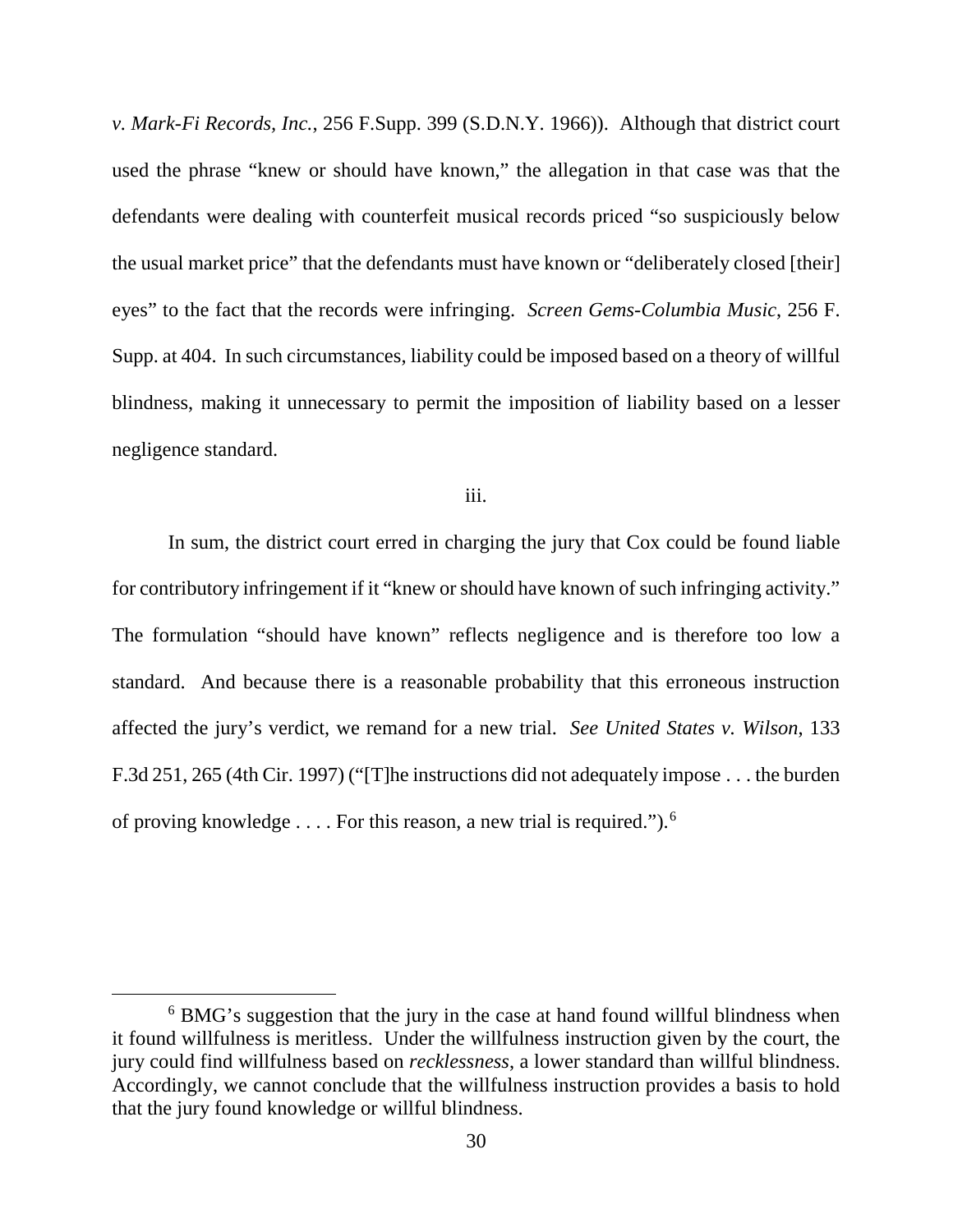Cox asserts two further errors in the district court's contributory infringement instructions. Although Cox may not have adequately preserved these errors for review, we address them in the interest of judicial economy to ensure the correctness of the contributory infringement instructions on remand. *See Polk v. Yellow Freight Sys., Inc.*, 801 F.2d 190, 198 (6th Cir. 1986) (finding error in jury instructions and remanding for a new trial, explaining that "[a]lthough it appears that defendant may not have adequately preserved [the alleged errors in the jury instructions] for appeal, we nonetheless address them to ensure that the proper instructions are given on remand").

First, Cox contends that the district court erred in instructing the jury that Cox could be held liable for contributory copyright infringement on the basis of proof of "direct infringement of BMG's copyrighted works by users of Cox's Internet services" and that Cox knew "of such activity." *See* Appellants Br. at 24. Cox maintains that such "generalized knowledge — that infringement was occurring somewhere on its network is exactly what falls short under *Sony*." *Id.* at 27. We must agree.

Selling a product with both lawful and unlawful uses suggests an intent to cause infringement only if the seller knows of *specific* instances of infringement, but not if the seller only *generally* knows of infringement. *See Ludvarts*, 710 F.3d at 1072 (holding that contributory copyright infringement "requires more than a generalized knowledge . . . of the possibility of infringement"; it requires "specific knowledge of infringement"). A seller who only generally knows of infringement is aware that "some of [his] products will be misused" — but critically, not *which* products will be misused. *See Grokster*, 545 U.S. at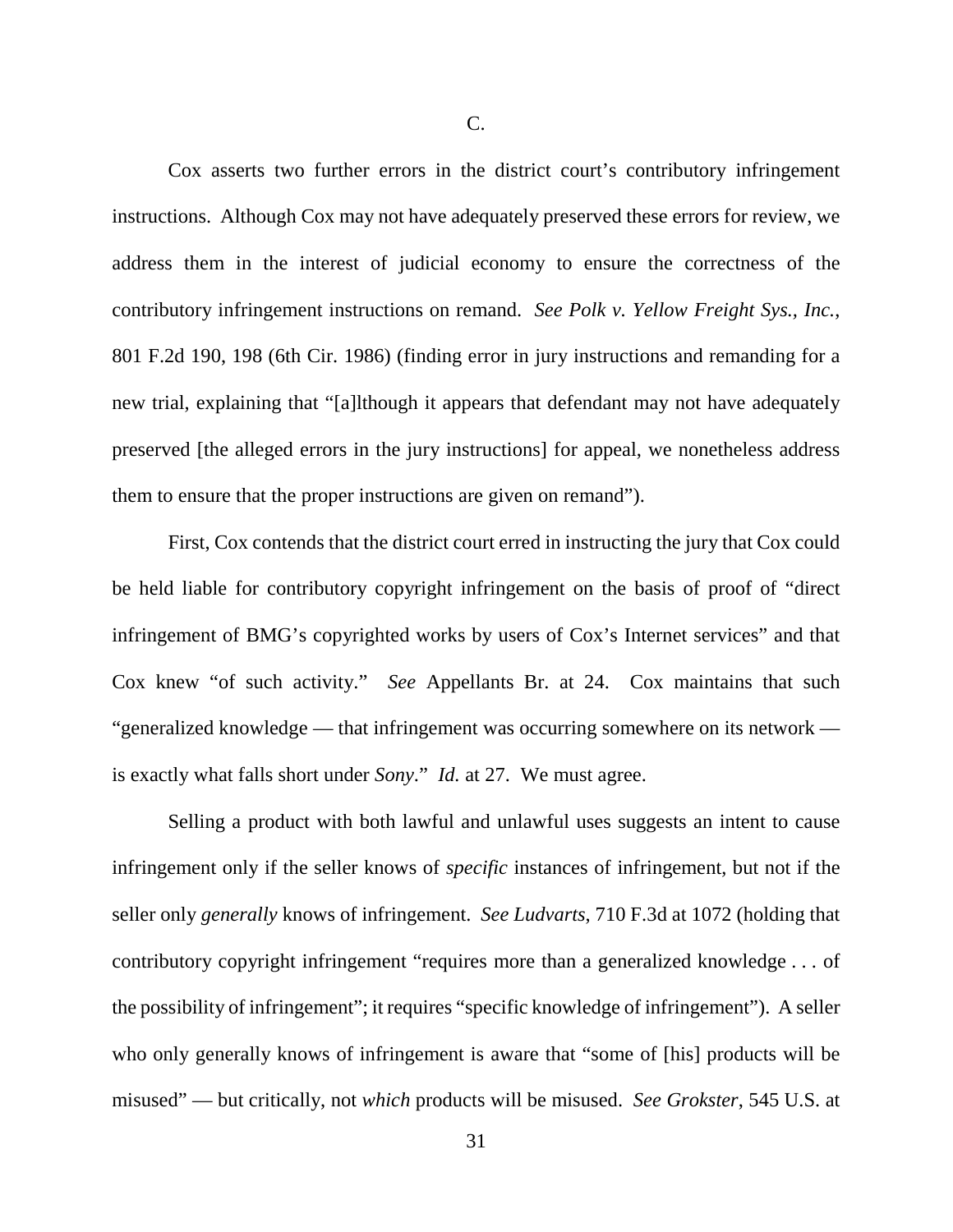932–33. Thus, when that seller makes a sale to a specific customer, the seller knows only that the customer *may* infringe, not that the customer is substantially certain to do so.

BMG does not dispute that the requisite mental state must be tied to specific infringements; it contends, however, that the court's instructions in fact "tied knowledge to specific acts of direct infringement." Appellee Br. at 50. BMG rests on the fact that the instruction required that Cox knew "of *such* infringing activity," and that *such* infringing activity referred back to "direct infringement of BMG's copyrighted works by users of Cox's Internet service."

It does not follow, however, that a jury so instructed found that Cox had knowledge of specific infringements. For example, the jury could have found that Cox knew of "direct infringement of BMG's copyrighted works" by its subscribers if Cox had data showing that *some number of its subscribers* were infringing BMG's copyrights, even if the data did not show *which ones* were infringing. That level of generalized knowledge does not reflect an intent to cause infringement, because it is not knowledge that infringement is substantially certain to result from Cox's continued provision of Internet access to particular subscribers. Put another way, the proper standard requires a defendant to have specific enough knowledge of infringement that the defendant could *do* something about it. On remand, therefore, the contributory infringement instruction should require that Cox knew of specific instances of infringement or was willfully blind to such instances.

Relatedly, Cox challenges the district court's willful blindness instruction. The court instructed the jury that Cox "acted with willful blindness if it was aware of a high probability that Cox users were infringing BMG's copyrights but consciously avoided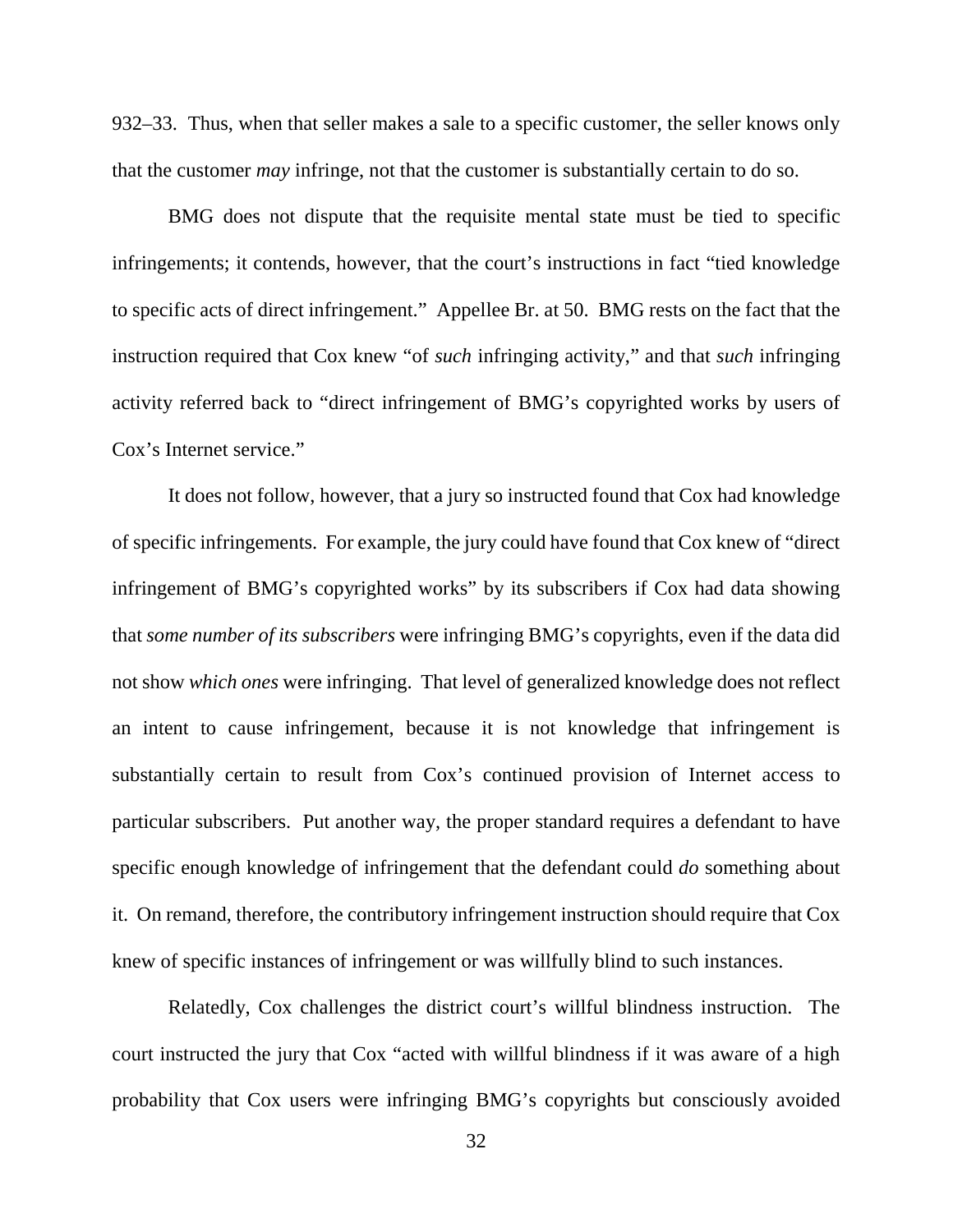confirming that fact." Since we have held that contributory infringement requires knowledge of, or willful blindness to, *specific instances* of infringement, the court's willful blindness instruction should similarly require a conclusion that Cox consciously avoided learning about specific instances of infringement, not merely that Cox avoided confirming the fact that "Cox users were infringing BMG's copyrights" in general.

### D.

Although we have concluded that the district court incorrectly instructed the jury in some instances, we reject Cox's argument that with proper instructions, it is entitled to judgment as a matter of law. The district court's thoroughness and sure grasp of numerous complex issues provide a model of fair administration of justice. At trial, BMG offered powerful evidence from which a reasonable jury could find that Cox willfully blinded itself to specific instances of infringement by its subscribers, such as evidence that Cox prevented itself from receiving any of the more than one million notices Rightscorp sent on BMG's behalf. Indeed, that appears to be the primary theory for liability advanced by BMG. *See* Appellee Br. at 21 ("Cox was put on notice of — and willfully blinded itself to — millions of specific instances of unlawful sharing of BMG's works by its subscribers  $\dots$ "). That determination, of course, must be made by a jury properly instructed as to the law. But the trial record provides no basis for judgment as a matter of law in Cox's favor.

### IV.

Cox advances several other claims of error. None have merit.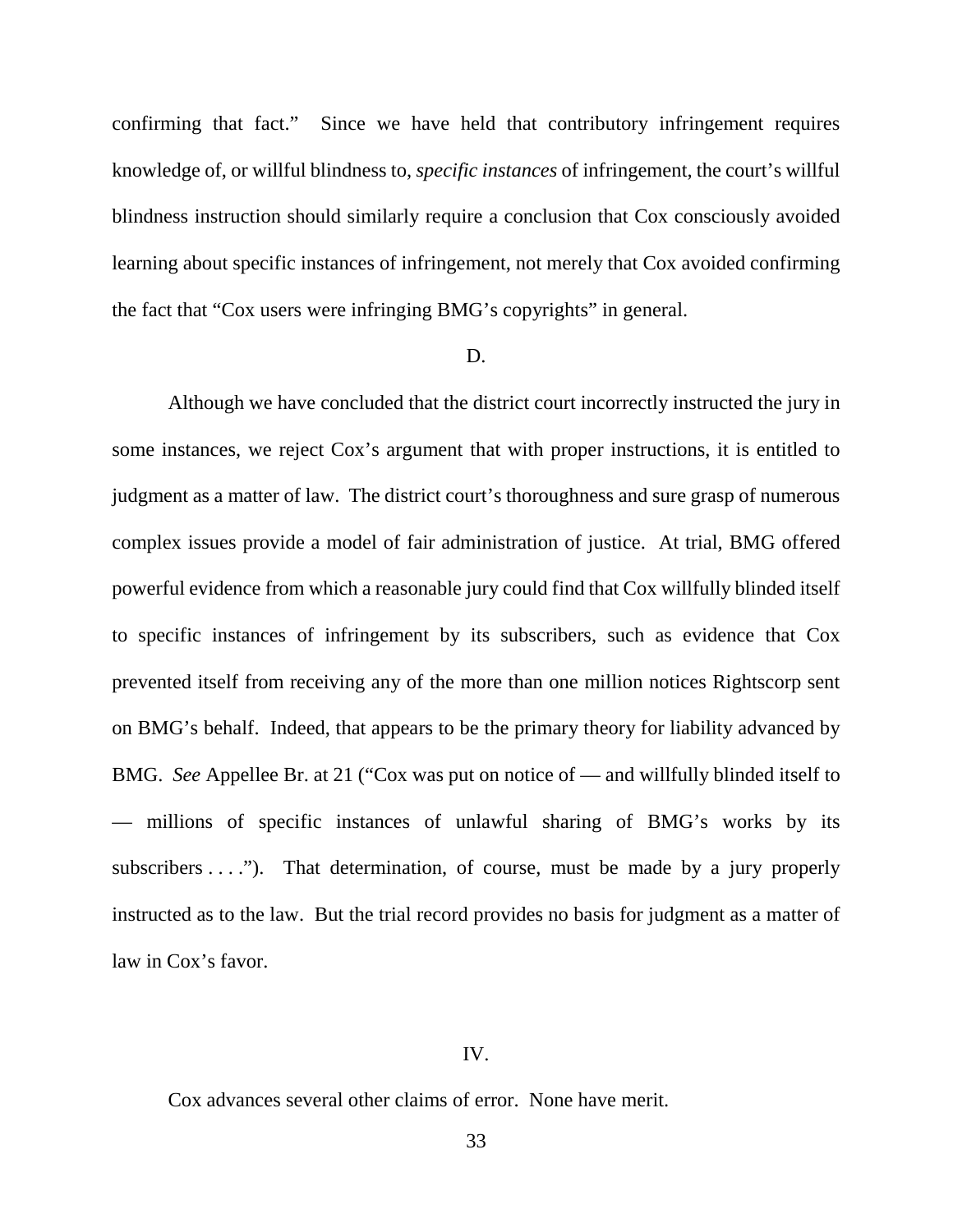A.

Cox challenges the district court's willfulness instruction, arguing that it incorrectly required "the jury to analyze Cox's knowledge of its *subscribers'* actions," rather than Cox's knowledge that "*its actions* constitute an infringement." Appellants Br. at 59.[7](#page-33-0) BMG contends that Cox failed to preserve this objection. We need not address whether Cox waived the objection because we reject it on the merits. Cox does not dispute that willfulness in copyright law is satisfied by recklessness, and the case law defines recklessness broadly. For example, we have explained that copyright infringement is willful if the defendant "recklessly disregards a copyright holder's rights." *Lyons P'ship*, *L.P. v. Morris Costumes, Inc.*, 243 F.3d 789, 799 (4th Cir. 2001). The Second Circuit has similarly held that a finding of willfulness is appropriate if "the defendant's actions were the result of 'reckless disregard' for . . . the copyright holder's rights." *Island Software & Comput. Serv., Inc. v. Microsoft Corp.*, 413 F.3d 257, 263 (2d Cir. 2005). Contributorily (or vicariously) infringing with knowledge that one's subscribers are infringing is consistent with at least reckless disregard for the copyright holder's rights.

Cox next argues that the court erred by declining to give an innocent infringer instruction. Again, we disagree. Innocent infringer status (which may reduce damages) is only available if the infringer can prove that he or she "had no reason to believe that his or

<span id="page-33-0"></span> <sup>7</sup> The court's willfulness instruction reads in full:

Cox's contributory or vicarious infringement is considered willful if BMG proves by a preponderance of the evidence that Cox had knowledge that its subscribers' actions constituted infringement of BMG's copyrights, acted with reckless disregard for the infringement of BMG's copyrights, or was willfully blind to the infringement of BMG's copyrights."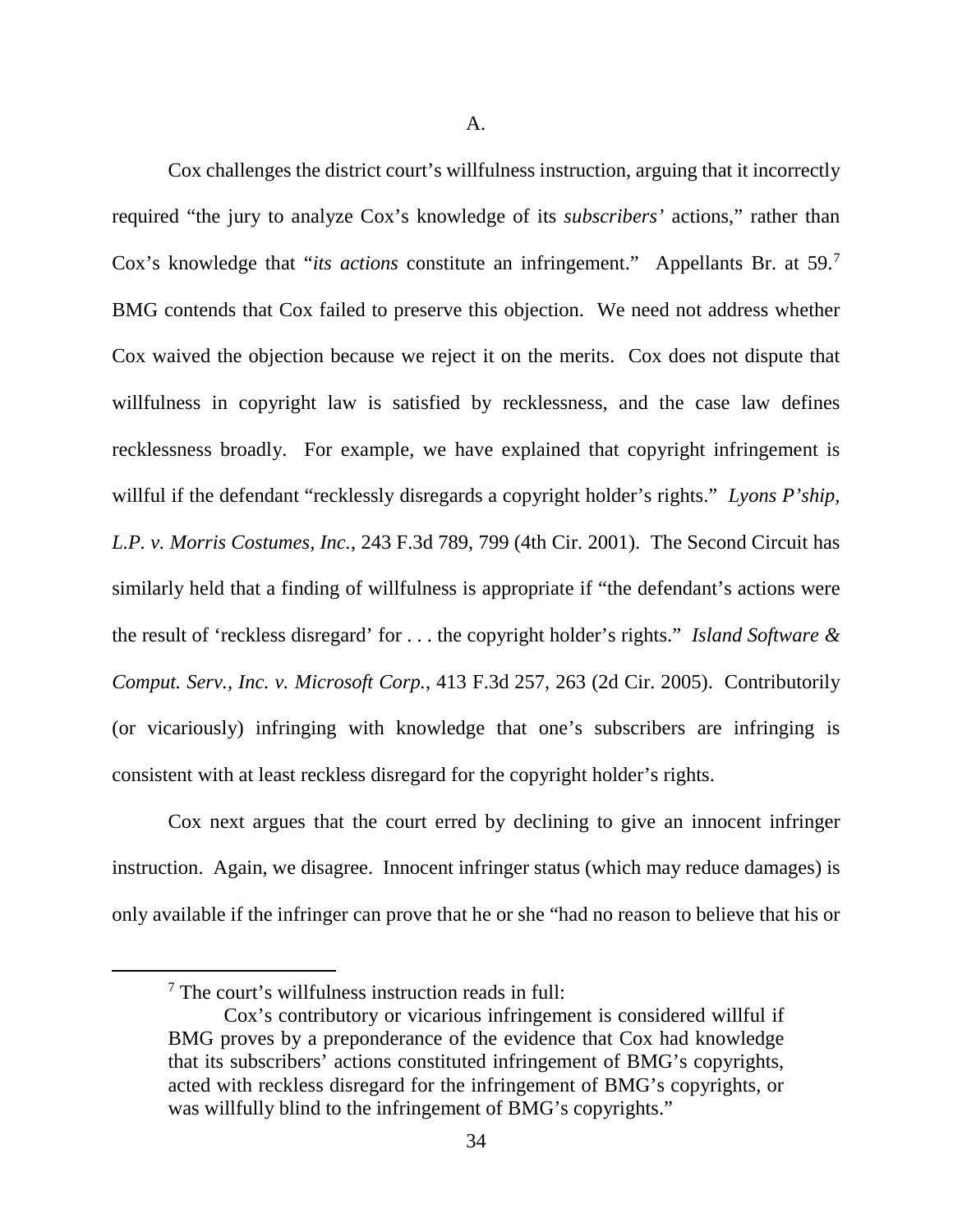her acts constituted an infringement." 17 U.S.C. § 504(c)(2). For example, the Second Circuit upheld a district court's conclusion as to innocent infringement where an infringing music wholesaler reasonably believed that it had received the right to make copies of copyrighted albums under an agreement with the copyright holder. *See Bryant v. Media Right Prods., Inc.*, 603 F.3d 135, 143 (2d Cir. 2010). Cox does not suggest such circumstances were present here. The district court therefore correctly concluded that an innocent infringer instruction was not available to Cox.

Cox also challenges the district court's DMCA instruction. At trial, witnesses and documents often referred to the DMCA and its safe harbor provisions. Because the court held Cox not entitled to any DMCA safe harbor defense at summary judgment, it instructed the jury that "the DMCA is not a defense in this case and must be disregarded." Cox fails to show that this instruction — which is not a misstatement of the law — constitutes an abuse of discretion. Cox's theory is that the instruction "suggested that Cox's alleged failure to qualify for the DMCA defense made it liable for infringement." Appellants Br. at 33. But the district court clearly instructed the jury that it alone would determine the facts and weigh the evidence. And indeed, the jury found Cox not liable for vicarious infringement, suggesting it was not so easily confused.

#### B.

We also reject Cox's assertions that the district court erred in its evidentiary rulings, which we review for abuse of discretion. *See Gen. Elec. Co. v. Joiner*, 522 U.S. 136, 141 (1997).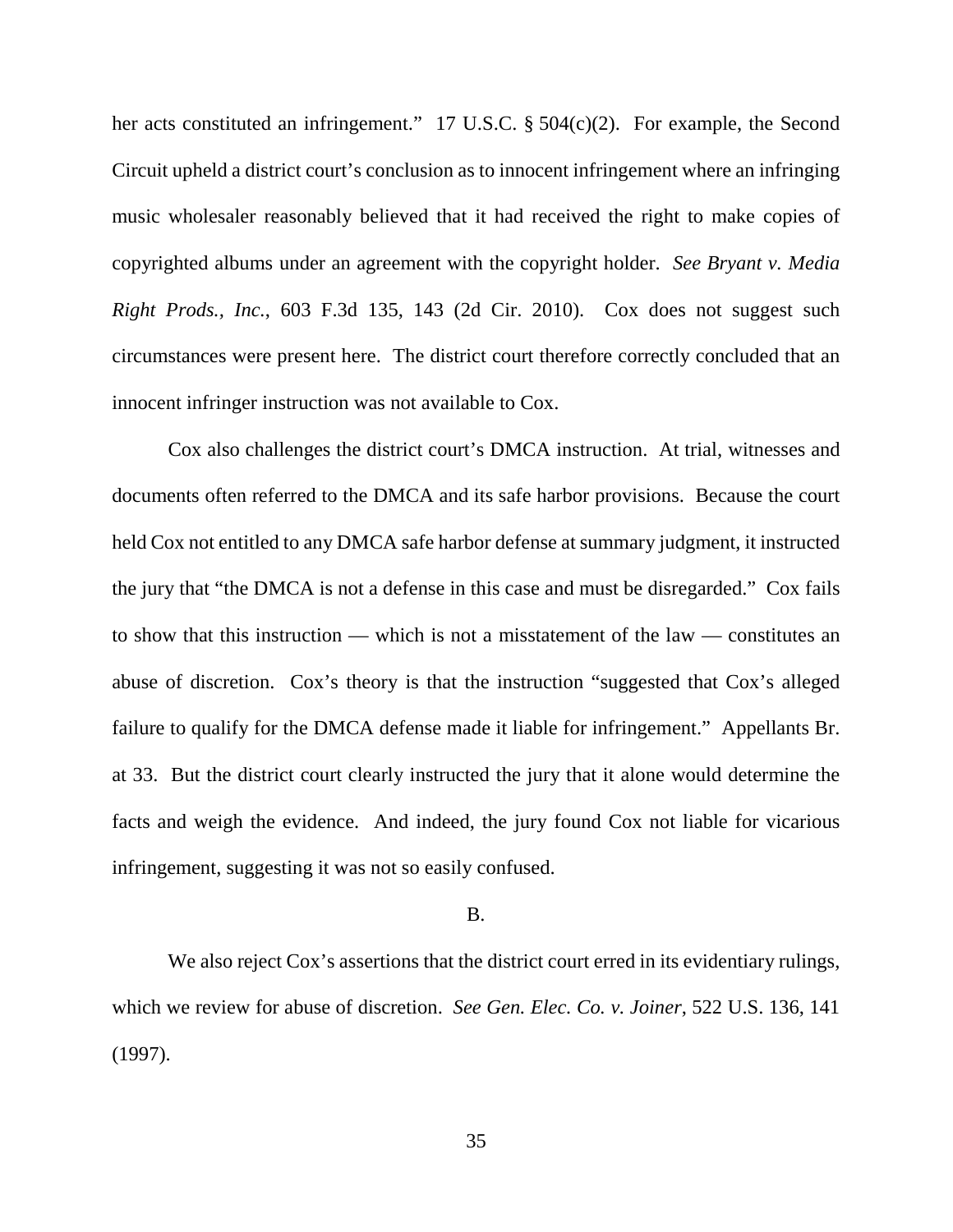Cox unpersuasively argues that the court abused its discretion by admitting Rightscorp's notices because the notices were hearsay. The district court correctly concluded that the information contained in the notices was not hearsay because it was generated by a computer and thus was not a "statement." *See United States v. Washington*, 498 F.3d 225, 231 (4th Cir. 2007) ("Only a person may be a declarant and make a statement. Accordingly, 'nothing "said" by a machine is hear-say'" (*quoting* 4 Mueller & Kirkpatrick, Federal Evidence, § 380, at 65 (2d ed. 1994))). Contrary to Cox's argument, the fact that the machine-generated notices also contained the signature of Rightscorp's CEO and an oath under penalty of perjury does not transform them into statements, since the information itself was not prepared or created by a human.

Nor were the notices excludable as more prejudicial than probative under Federal Rule of Evidence 403. The notices were certainly probative, and although they disfavored Cox's position, Cox fails to demonstrate that they were "*unfairly* prejudicial." *See PBM Prods., LLC v. Mead Johnson & Co.*, 639 F.3d 111, 124 (4th Cir. 2011). "The 'mere fact that the evidence will damage the defendant's case is not enough'" to establish unfair prejudice. *Id.* (quoting *United States v. Williams*, 445 F.3d 724, 730 (4th Cir. 2006)).

Cox next faults the district court for admitting two studies examining how much of the content shared using BitTorrent is infringing. Cox argues that the court erred by admitting these studies under Federal Rule of Evidence 803(17), the hearsay exception for "compilations that are generally relied on . . . by persons in particular occupations." Given that BMG's expert, Dr. William Lehr, testified that the two studies "were widely cited in